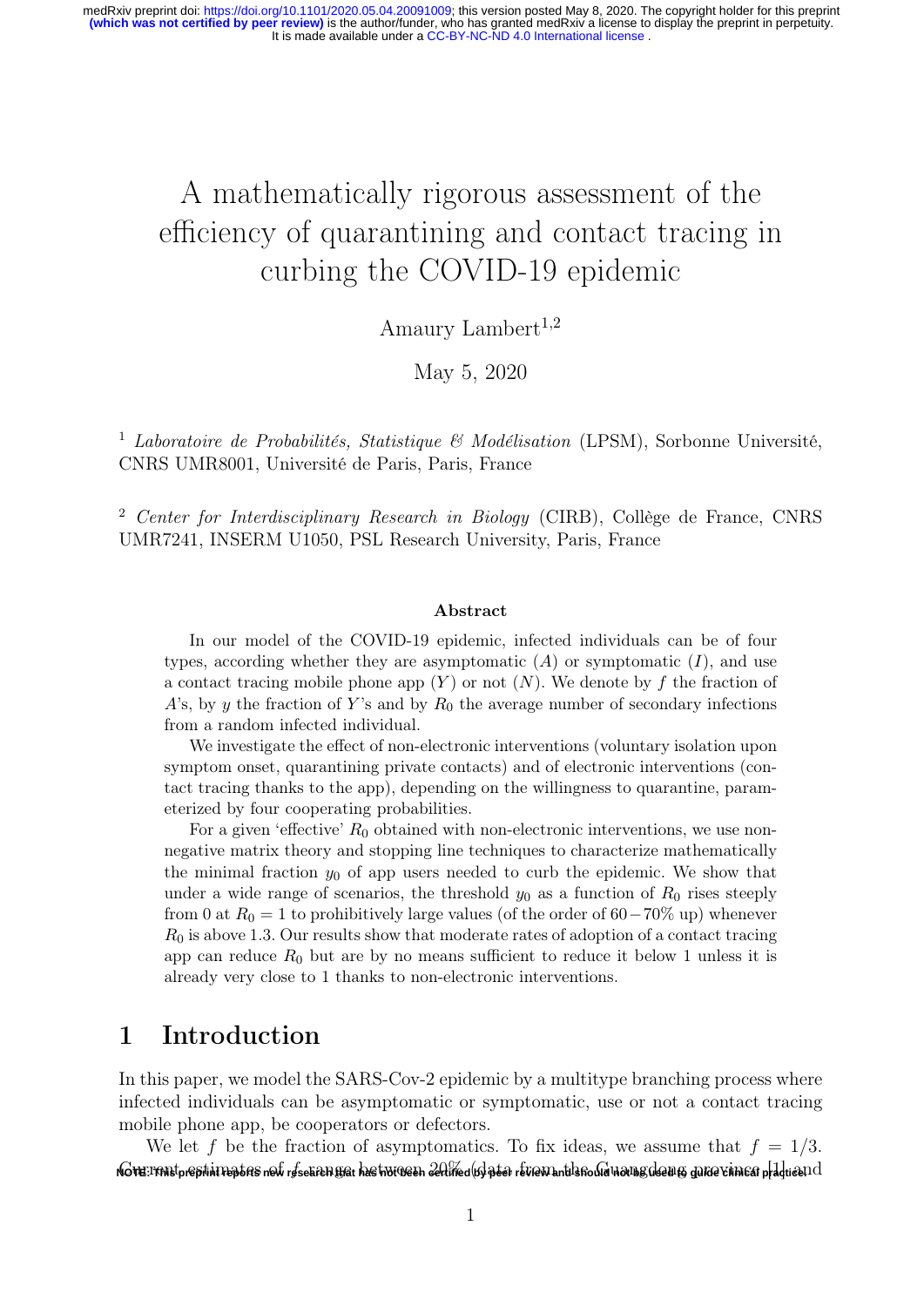the Diamond Princess cruise ship [10]) and 40% (data from Japanese repatriation flights [12] and from the municipality of Vo in Italy [7]).

In the absence of mitigation measure, we assume that the average number of secondary infections from an asymptomatic individual is  $R_a = 2$  and is  $R_i = 4$  from a symptomatic individual, resulting in a global average 'natural'  $R_0 = 3.33$ , which is the geometric growth rate of the infected population. This figure is precisely equal to the point estimate in France before lockdown [16] and is in line with estimates from most countries, which range between 2.2 and 3.9 in the absence of mitigation measure [8]. See Figure 1 for a cartoon representing transmissions from  $A$ 's (asymptomatics) and from  $I$ 's (symptomatics).

We explore a range of scenarios susceptible to curb the epidemic, that is, reduce  $R_0$  below 1. These scenarios are:

- Case isolation upon the appearance of symptoms;
- Additionally quarantining private contacts of symptomatics;
- Additionally quarantining physical contacts of symptomatic individuals, by means of a contact tracing app (forward tracing);
- Additionally quarantining physical contacts of physical contacts of symptomatic individuals (recursive tracing).

Let us make some preliminary observations.

First note that, except maybe in the occurrence of testings sufficiently massive to reach asymptomatics, quarantines and alerts only concern symptomatic individuals. Therefore, in the absence of mass testing, a crucial quantity is  $f_{a}$ , which is the growth rate of the infected population restricted to A-to-A transmissions (A denoting asymptomatics). A necessary condition for curbing the epidemic is then

$$
fR_a < 1,\tag{1}
$$

which can occur either naturally (as under our assumed default values) or by the effect of social distancing – see Section 3.

In the same vein, once  $R_a$  and  $R_i$  have been optimally reduced by non-electronic interventions (social distancing, case isolation), a crucial quantity is  $(1 - y)R_0$ , where y is the fraction of the population not using the contact tracing app, because  $(1 - y)R_0$  is the growth rate of the infected population restricted to  $N$ -to- $N$  transmission (N denoting individuals not using the app). A **necessary** (but certainly not sufficient, as we will see) condition for curbing the epidemic is then

$$
(1 - y)R_0 < 1,\tag{2}
$$

or equivalently

$$
y > 1 - \frac{1}{R_0}.
$$

This means for example that if non-electric interventions have lowered  $R_0$  from its natural value to an effective value of 1.5, say, then the fraction of app users must be at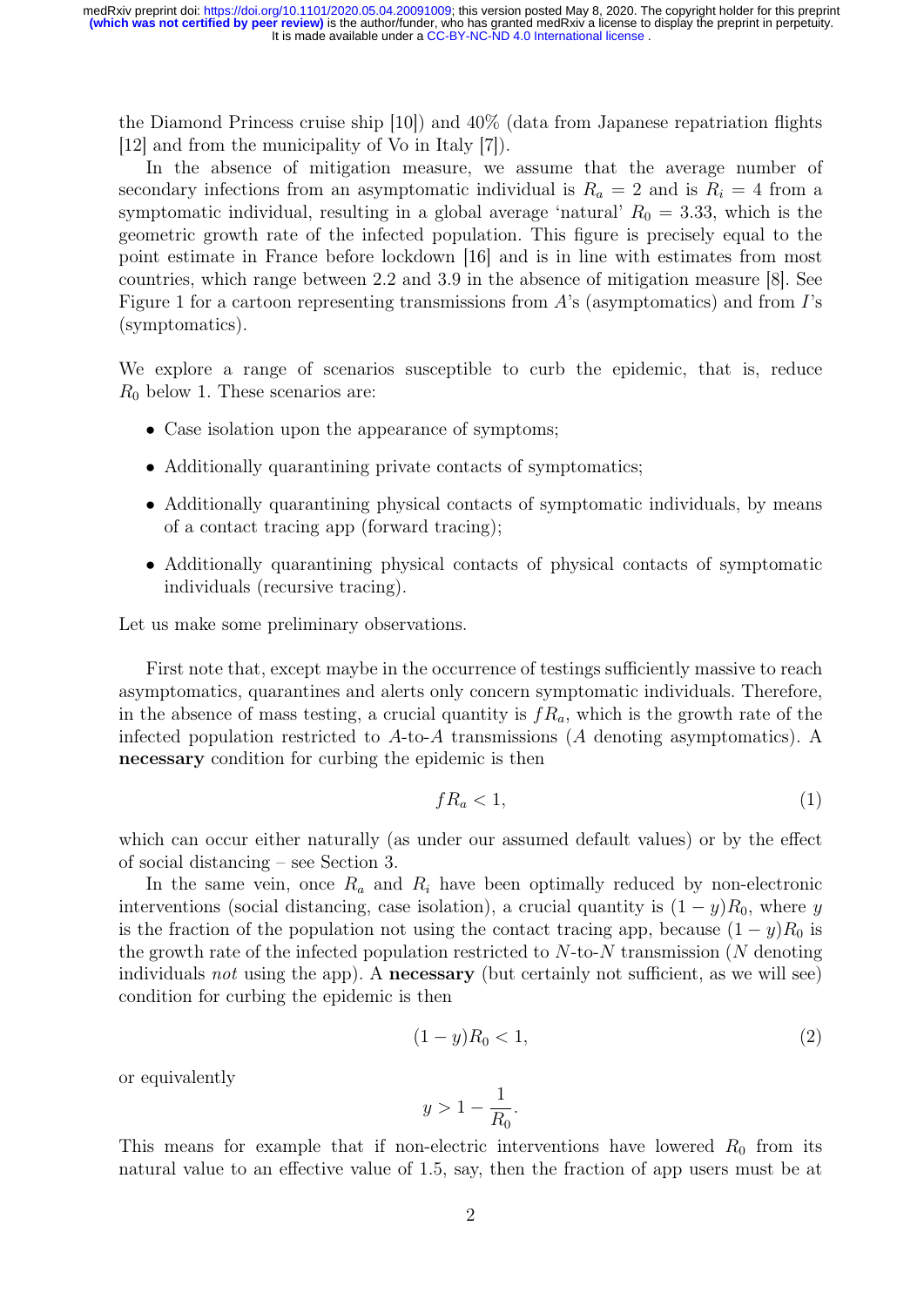It is made available under a [CC-BY-NC-ND 4.0 International license](http://creativecommons.org/licenses/by-nc-nd/4.0/) . medRxiv preprint doi: [https://doi.org/10.1101/2020.05.04.20091009;](https://doi.org/10.1101/2020.05.04.20091009) this version posted May 8, 2020. The copyright holder for this preprint<br>(which was not certified by peer review) is the author/funder, who has granted medR

least 1/3 for contact tracing to have a chance to work. The purpose of Sections 4 and 5 is to precisely determine the minimal value of  $y$  allowing contact tracing to get  $R_0$  below 1, i.e. to let the epidemic die out, an event we will consistently denote by  $(\star)$ .



Figure 1: Asymptomatics (A) infect on average  $R_a = 2$  susceptibles and symptomatics (I) infect on average  $R_i = 4$  susceptibles. The overall fraction of A's is  $f = 1/3$ . Legend: white = **A** (asymptomatic), black  $= I$  (symptomatic).

For the sake of efficiency in these times of emergency, we summarize our results in Box 1, Theorem 1 and Figure 2.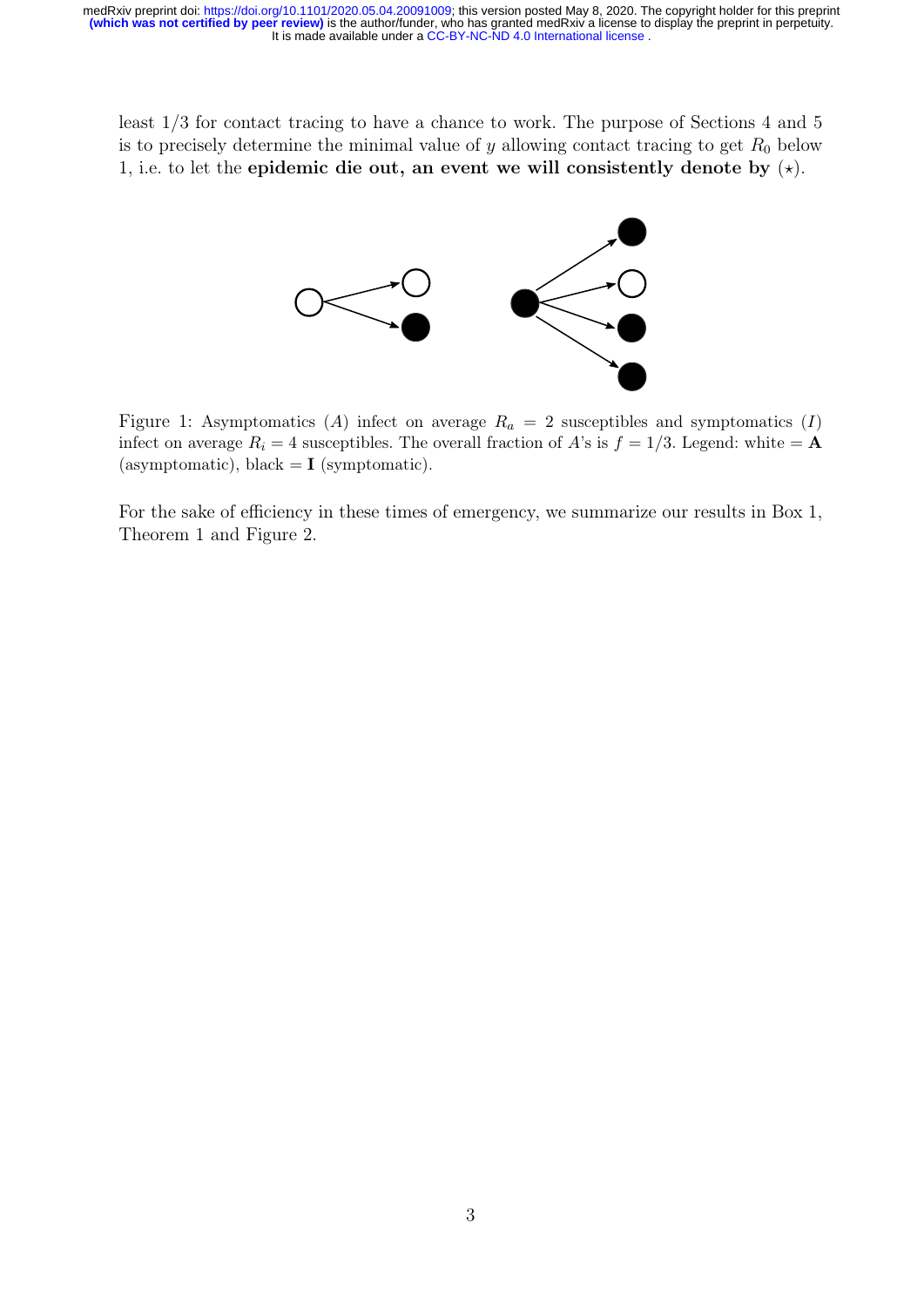Box 1. Summary of results. Infected individuals can be of four types, according whether they are asymptomatic  $(A)$  or symptomatic  $(I)$ , and use a contact tracing mobile phone app  $(Y)$  or not  $(N)$ . We investigate the effect of non-pharmaceutical interventions, depending on the fraction  $f$  of asymptomatics, the average number of secondary infections from asymptomatics,  $R_a$ , vs from symptomatics,  $R_i$ . We take default values  $f = 1/3$ ,  $R_a = 2$  and  $R_i = 4$ , so the **natural** average number of secondary infections is  $\mathbf{R_0} = f R_a + (1 - f) R_i = 3.33$ .

We first study the effect of voluntary isolation upon symptoms (thinning  $R_i$  by a factor  $b = 1 - p + pm$ , where p is the cooperating probability and m is the fraction of transmissions made before symptoms  $\approx 0.5$ ) and of quarantining private contacts (further thinning  $R_i$  by a factor  $1 - kr$  that we take  $\approx 0.85$ ). Both  $R_a$ and  $R_i$  are additionally thinned by a factor c parameterizing the effect of social distancing. This unknown parameter allows us to tune the  $R_0$  of the epidemic obtained with non-pharmaceutical, non-electronic (i.e., using no contact tracing app) interventions, that we call the **effective**  $R_0$ .

We then investigate the effect of a contact tracing app assumed to be used by a fraction y of the population. For a given effective  $R_0$ , we characterize the threshold  $y_0$  required to control the epidemic, depending on how app users are willing to cooperate. We assume that an index case of type  $YI$  (symptomatic, using the app) informs the app of her symptoms with cooperating probability  $q_0$ , that a Y-individual receiving an alert self-quarantines with probability  $q_1$  or  $q_2$  depending on whether she is a physical contact of the index case (forward tracing) or a contact of a contact (recursive tracing).

Using non-negative matrix theory and stopping line techniques, we characterize  $y_0$ as the root to some smooth, explicit function (see Theorem 1 below). We show that under a wide range of scenarios, the threshold  $y_0$  as a function of effective  $R_0$  rises steeply from 0 at  $R_0 = 1$  to prohibitively large values (of the order of 60 − 70% up) whenever the effective  $R_0$  is above 1.3. Figure 2 displays a typical curve of  $y_0$  vs  $R_0$ . These figures show that moderate rates of adoption of a contact tracing app, such as currently seen in most countries, can certainly reduce  $R_0$ , but are by no means sufficient to reduce it below 1.

**Theorem 1.** Fix the effective average numbers of secondary infections  $(R_a, R_i, R_0)$  obtained with non-electronic interventions (social distancing, isolation upon symptom onset, quarantining private contacts of symptomatics).

Recall that  $(\star)$  denotes the event that the epidemic dies out (i.e., the new R<sub>0</sub> obtained with contact tracing is reduced below 1).

(i) In the case of forward tracing,

$$
(\star) \Longleftrightarrow (1 - R_0(1 - y))yq_0q_1(1 - f)R_i - R_0 + 1 \ge 0,
$$
\n
$$
(3)
$$

or equivalently

$$
(\star) \iff y \ge y_0 := \frac{R_0 - 1 + \sqrt{(R_0 - 1)(R_0(1 + 4/(q_0 q_1 (1 - f)R_i)) - 1)}}{2R_0}.
$$
 (4)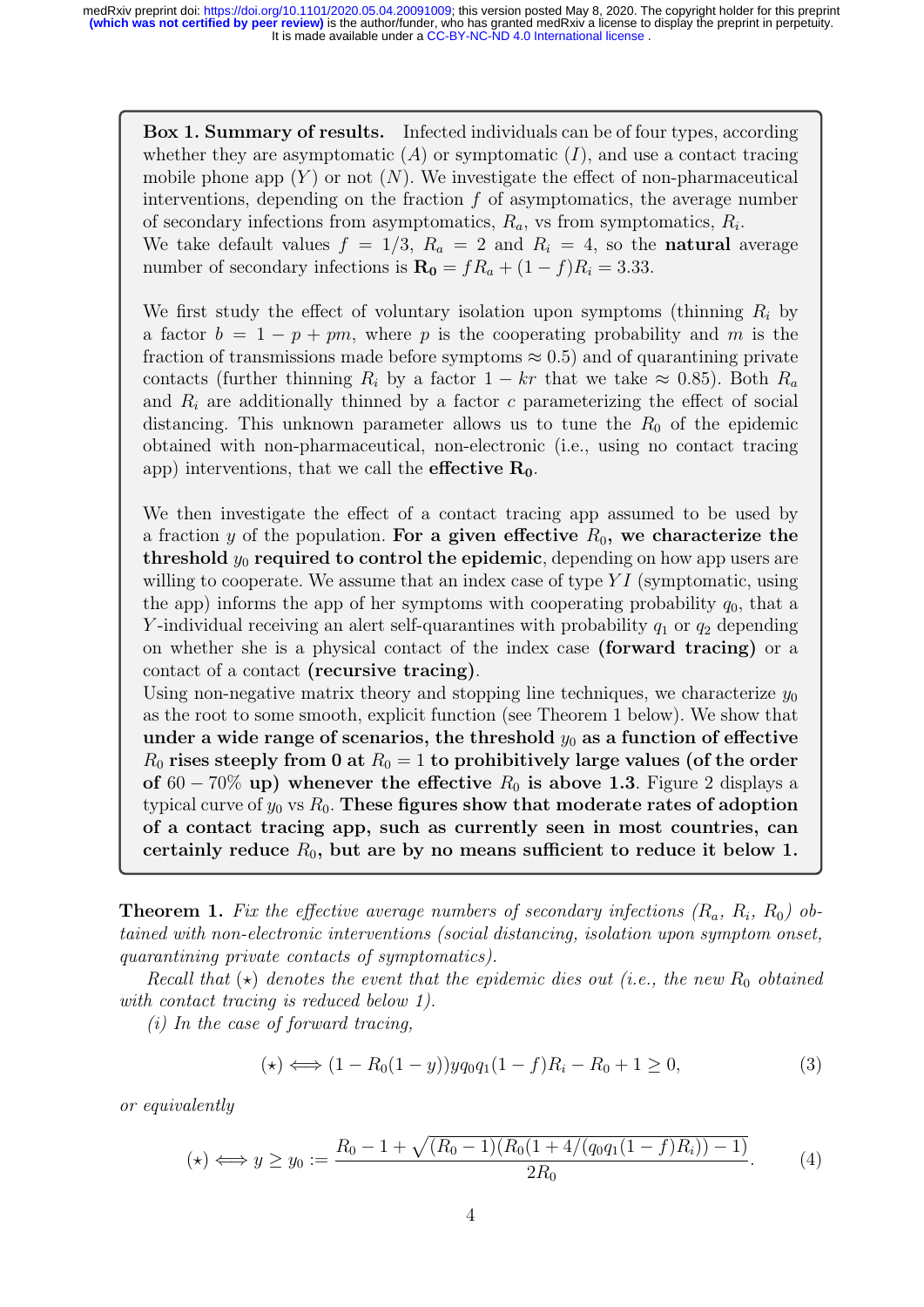

Figure 2: Minimal app adoption rate  $y_0$  to curb epidemic as a function of ef**fective**  $R_0$  (i.e., obtained as a result of social distancing, case isolation and quarantining of private contacts, regardless of contact tracing), under recursive contact tracing. Cooperating probabilities are set equal to  $q_0 = q_1 = q_2 = 1$  (best case scenario). Other parameters are set to their default values:  $f = 1/3$ ,  $b = 3/5$ ,  $kr = 1/6$ ,  $R_a = 2$ ,  $R_i = 4$ . This figure is the same as top right panel of Figure 7.

#### $(ii)$  In the case of recursive tracing,

$$
(\star) \iff -q_0 q_2 (1 - q_1) y^2 (1 - y) (1 - f) x_i R_i R_0^2 + (1 - R_0 (1 - y)) y [f(1 - x_a) R_a + (1 - f)(1 - x_i) R_i] + (1 - R_0 (1 - y)) y q_0 (q_1 + q_2 - q_1 q_2) (1 - f) x_i R_i - R_0 + 1 \ge 0,
$$
 (5)

where  $x_a = 1 - \ell + \ell t_a$  and  $x_i = 1 - \ell + \ell t_i$ , with  $t_a$  (resp.  $t_i$ ) the probability that an individual of type Y, daughter of an individual of type YA (resp. of type YI) does not comply to any alert coming from her siblings of type YI, given by Eq  $(7)$  page 15.

Part (i) of the previous statement is proved page 11 and part (ii) is proved page 15 onwards (Subsection 5.3).

**Remark 1.** We recover from Eq (3) the fact that y must be at least  $1 - 1/R_0$  in order to control the spread. The actual threshold  $y_0$  given in Eq (4) is actually much higher.

**Remark 2.** Note that when  $q_2 = 0$ , there is no additional effect of recursive tracing compared to forward tracing, and indeed Eq  $(5)$  becomes (because  $x_i$  is then equal to 1) exactly, as expected, the equation obtained in the case of forward tracing  $(Eq(3))$ .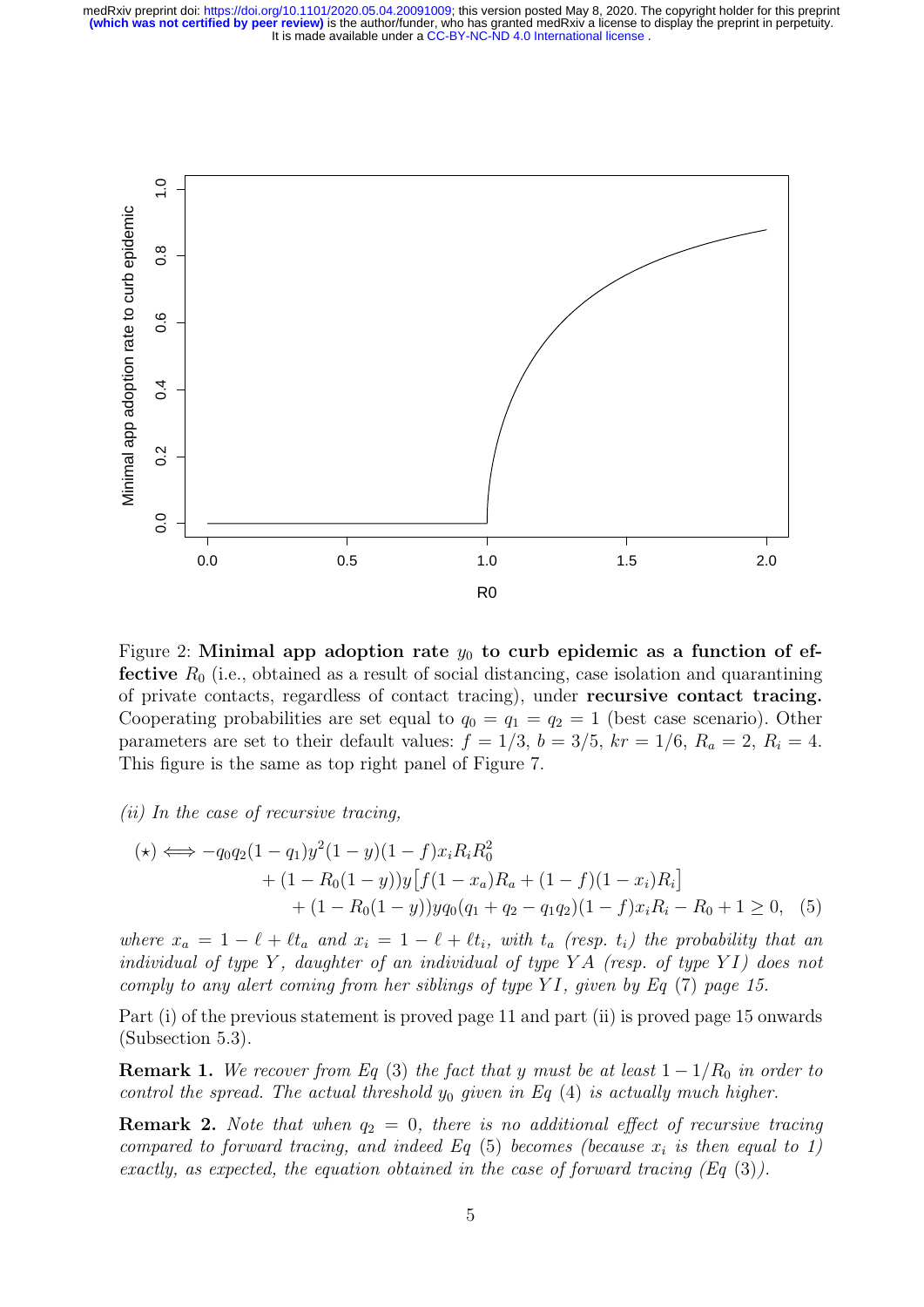**Remark 3.** Note that when  $q_1 = 1$ , the only additional effect of recursive tracing compared to forward tracing is the alert of siblings and indeed Eq (5) becomes in this case

$$
(\star) \Longleftrightarrow (1 - R_0(1 - y))y[f(1 - x_a)R_a + (1 - f)(1 - x_i)R_i] + (1 - R_0(1 - y))yq_0(q_1 + q_2 - q_1q_2)(1 - f)x_iR_i - R_0 + 1 \ge 0,
$$

which boils down to Eq (3) whenever  $x_a$  and  $x_i$  (embodying the effect of siblings' alerts) are set to 1 (for example by taking  $\ell = 0$ ).

# 2 Basic modeling assumptions

We call a given infected individual a case or **index case**, and **secondary infections** the individuals she infects. We will also speak of mother/daughter (and not donor/receiver, because one can receive both an alert and a virus).

Now a typical index case can, independently:

• be Asymptomatic  $(A)$  with probability f, or Symptomatic  $(I)$  with probability  $1-f$ . We will take  $f = 1/3$  as the default value (see Introduction). We denote the average number of secondary infections from an A-individual by  $\mathbf{R}_{a}$  and the average number of secondary infections from an  $I$ -individual by  $\mathbf{R}_{i}$ . The mean number of secondary infections in the population is then

$$
R_0 := fR_a + (1 - f)R_i \tag{6}
$$

- use a contact tracing app  $(Y \text{ for yes})$  with probability y, or not  $(N)$  with probability  $1 - y$ .
- cooperate or defect. Here, cooperating/defecting can mean several things:
	- A symptomatic individual can cooperate by self-isolating upon symptom onset, and thus ceasing to infect other people after that time (probability of cooperating p).
	- A private contact (work, family...) of a symptomatic individual can also cooperate by self-quarantining after being alerted by plain talk/phone/email, and thus ceasing to infect other people after that time (probability of cooperating r).
	- A symptomatic individual who uses a contact tracing mobile phone app can cooperate by entering the information in her app as soon as she feels the first symptoms (probability of cooperating  $q_0$ ).
	- An individual who uses the app and is alerted by her app can cooperate by selfquarantining upon receiving the electronic alert. We will distinguish whether the receiver of the alert has degree 1 or 2 with the original index case in the contact network (probabilities of cooperating  $q_1$  and  $q_2$ , respectively) – see Sections 4 and 5 for details.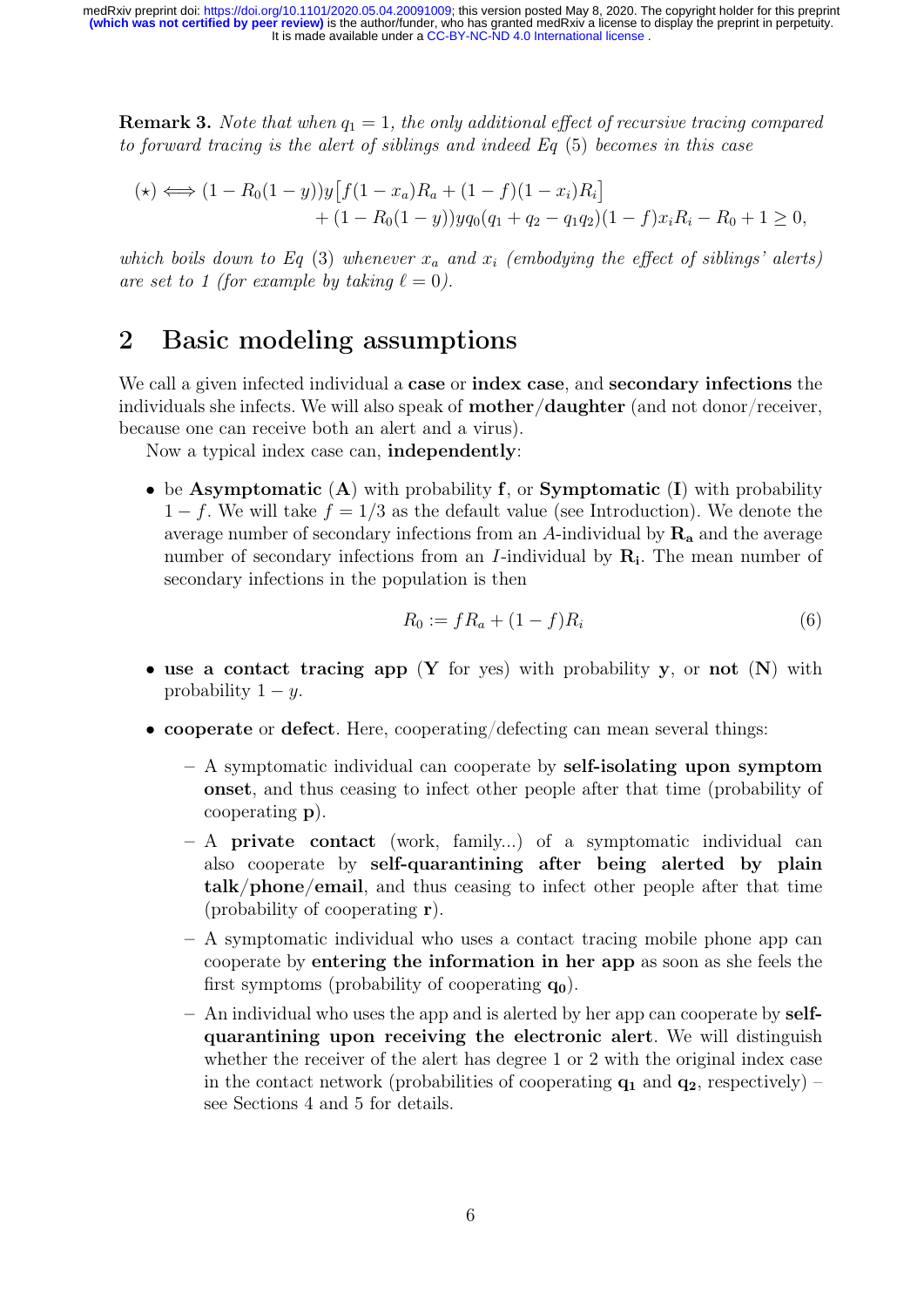Important assumptions. We will make the following two assumptions.

• Branching assumption. We assume independence of infection events (branching assumption). This means in particular that 1) susceptibles are always in excess and that 2) the contact network is tree-like, neglecting the existence of shared contacts.

This biases our predictions in two ways, because 1) we neglect the possible reduction of the effective  $R_0$  thanks to the accumulation of recovered, immune individuals; 2) we underrate the efficiency of alerting in case when transmission has occurred in clusters, but we also underrate the speed of propagation by ignoring these clusters.

• Multiple alerts. Note that an individual can be confronted to the decision of cooperating or defecting several times and in particular be alerted by several different sources (private vs public, single source of degree 1 vs several sources of degree 2). In contrast to standard models where individuals stick to the same strategy of cooperating or defecting, we assume here that each time an individual can cooperate or defect, she decides to do so with the aforementioned probabilities, independently and independently of her past decisions to cooperate or defect. In addition, for defection to actually occur, an individual receiving several alerts must defect independently to each of these alerts, modeling the multiplicative effect of multiple alerts.

**Non-electronic mitigation measures.** The values of  $R_a$ ,  $R_i$  and  $R_0$  may vary (but Eq (6) always holds) according to four scenarios of non-electronic interventions (i.e., independent of contact tracing):

- No intervention. In this case, we use the notation  $R_a^{\varnothing}$ ,  $R_i^{\varnothing}$  $\frac{\infty}{i}$  and  $R_0^{\emptyset}$  $_{0}^{\varnothing}$ . We will take as default values  $R_a^{\varnothing} = 2$  and  $R_i^{\varnothing} = 4$ , so that  $R_0^{\varnothing} = 3.33$ .
- Social distancing. In this case, we use the notation  $R_a^c$ ,  $R_i^c$ ,  $R_0^c$ . We assume that social distancing scales both  $R_a^{\varnothing}$  and  $R_i^{\varnothing}$  by a factor c, where c is the **reduction of** infections due to social distancing, so that

$$
R_a^c = cR_a^\varnothing
$$
,  $R_i^c = cR_i^\varnothing$  and  $R_0^c = c f R_a^\varnothing + c(1-f)R_i^\varnothing = cR_0^\varnothing$ .

• Additionally self-isolating upon the appearance of symptoms. In this case, we use the notation  $R_a^{cb}$ ,  $R_i^{cb}$  and  $R_0^{cb}$ . We will assume that self-quarantining scales (only)  $R_i^c$  by a factor  $\mathbf{b} = 1 - p + pm$ , where **m** is the **average fraction m of** secondary infections made before first symptoms or before case isolation actually starts, and p is the probability of cooperating, i.e., of actually isolating upon symptoms (see below), so that

$$
R_a^{cb} = R_a^c
$$
,  $R_i^{cb} = bR_i^c$  and  $R_0^{cb} = cfR_a^{\emptyset} + cb(1-f)R_i^{\emptyset}$ .

• Additionally quarantining private contacts of symptomatics. In this case, we use the notation  $R_a^{cbk}$ ,  $R_i^{cbk}$  and  $R_0^{cbk}$ . We will assume that symptomatic individuals alert their private contacts, who represent a fraction k of secondary infections, and that a fraction r of them does self-quarantine. See Figure 3. Then we get

$$
R_a^{cbk} = R_a^c
$$
,  $R_i^{cbk} = b(1 - kr)R_i^c$  and  $R_0^{cbk} = cfR_a^{\emptyset} + cb(1 - kr)(1 - f)R_i^{\emptyset}$ .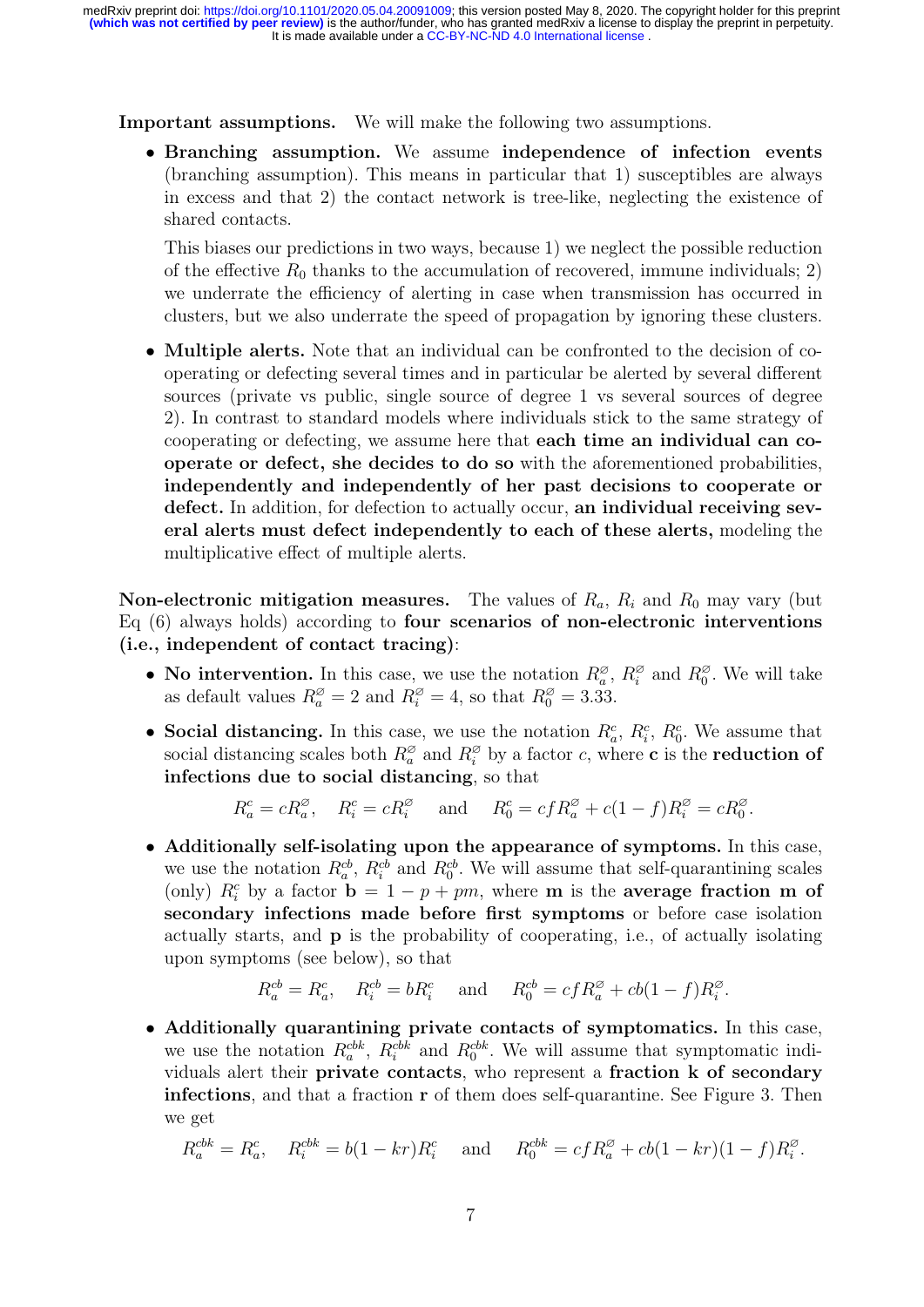

Figure 3: Upon symptom onset, an I-individual decides with probability p to self-isolate, resulting in removing an average fraction  $1 - b = p(1 - m)$  of her daughters from the epidemic (small, blue cross). A fraction  $k$  of the 'surviving' daughters is assumed to be private contacts, who are alerted (blue arrow) and then do self-quarantine with probability  $r$  (large, blue cross). Legend: white  $= A$  (asymptomatic), black  $= I$  (symptomatic).

### 3 Non-electronic interventions

#### 3.1 Social distancing

Social distancing scales indistinctively  $R_a^{\varnothing}$  and  $R_i^{\varnothing}$  by a factor c, so that  $R_a^c = cR_a^{\varnothing}$ ,  $R_i^c = cR_i^{\varnothing}$  and  $R_0^c = cR_0^{\varnothing}$ .

**Remark 4.** As mentioned in the introduction,  $f R_a^c$  is the growth rate of the epidemic restricted to A-to-A transmissions, that cannot be controlled in the absence of mass testings. It is then necessary for the epidemic to die out to have

$$
fR_a^c<1.
$$

#### 3.2 Self-quarantining

Assume a certain fraction p of symptomatic individuals cooperate by selfquarantining upon day  $D + T$ , where D is the day of onset of symptoms and T is the waiting time before taking action, like  $T = 0$ , 1 or 2. Let **m** be the **average** fraction of the total number of secondary infections, that are already made by day  $D + x$  from a typical symptomatic individual. For  $T = 0$ ,  $m \approx 0.4$  [9]. We will take  $m = 0.5$  as default value.

Now set

$$
b := 1 - p + pm,
$$

so that  $R_i^{cb} = bR_i^c$  is the average number of secondary infections from an *I*-individual in this self-quarantining regime, whereas  $R_a^{cb} = R_a^c$  remains unchanged. Note that b is bounded from below by the average fraction of secondary infections transmitted during the incubation period (i.e., before first symptoms).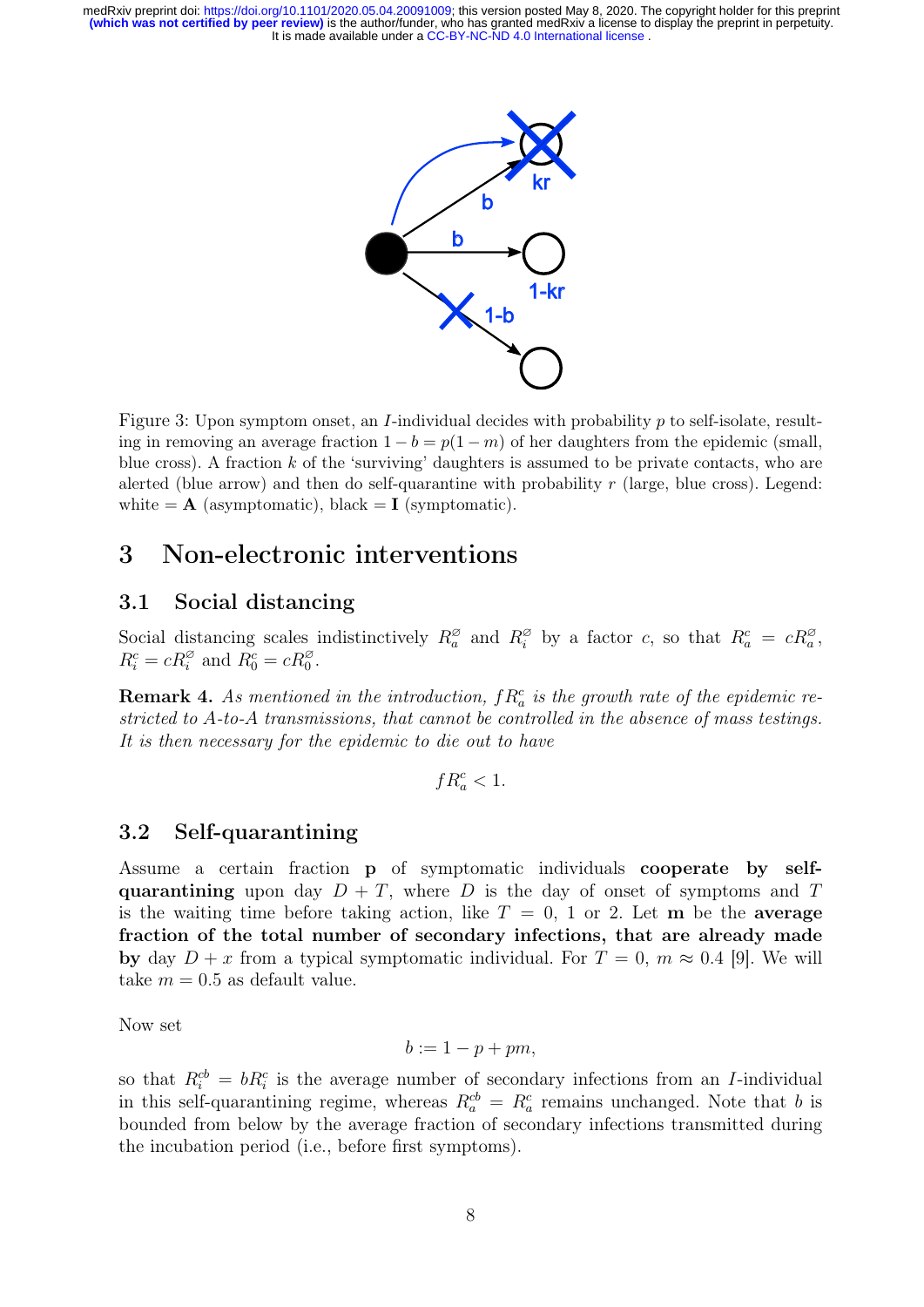In this scenario, the epidemic dies out iff

$$
(\star) \Longleftrightarrow R_0^{cb} < 1,
$$

where  $R_0^{cb} = c f R_a^{\varnothing} + c (1 - f) b R_i^{\varnothing}$ .

**Application.** Here we use the default values  $f = 1/3$ ,  $R_a^{\emptyset} = 2$  and  $R_i^{\emptyset} = 4$ .

If we assume that 100% of symptomatic individuals self-isolate upon symptoms ( $p =$ 1), then  $b = 1/2$ , and we need  $c < 1/2$  to control the epidemic, which means that social distancing would have to cut down transmissions by at least 50%.

If we assume that only 50% of symptomatic individuals self-isolate upon symptoms  $(p = 1/2)$ , then  $b = 3/4$ , and we need  $c < 3/8$ , which means that social distancing would have to cut down transmissions by at least  $62.5\%$ .

The possibility that mere social distancing does not come anywhere near these figures cannot at all be discarded. In such a situation, case isolation would not be sufficient in itself to curb the epidemic. We will take as **default value**  $b = 3/5$ , which corresponds to the **optimistic estimate of a fraction**  $p = 4/5$  of cooperators and yields  $R_0^b$  =  $fR_a^{\varnothing} + (1-f)bR_i^{\varnothing} = 2.27$ . Then the average number of secondary infections in the presence of both social distancing and self-quarantining is  $R_0^{cb} = cR_0^b$ , which remains larger than 1 whenever  $c > 44\%$ .

For example, with  $c = 3/4$ ,  $R_0^{cb} = 1.7$ , with  $c = 2/3$ ,  $R_0^{cb} = 1.51$  and with  $c = 1/2$ ,  $R_0^{cb} = 1.13.$ 

We will now investigate (assuming  $c > 0.44$ ) the effect of quarantining private contacts (which does not require a contact tracing app).

#### 3.3 Self-isolating and quarantining private contacts

Here we consider the possibility that symptomatic individuals alert, by plain talk/phone/email their private contacts (work, family). We denote by k (for 'known') the fraction of secondary infections that are private contacts and by r the fraction of private contacts who are alerted and do self-quarantine. We assume that all self-quarantining daughters are removed from the epidemic because they self-quarantine before being infectious.

In this scenario, the epidemic dies out iff

$$
(\star) \Longleftrightarrow R_0^{cbk} < 1,
$$

where  $R_0^{cbb} = cR_0^{bk}$  and  $R_0^{bk} = fR_a^{\varnothing} + (1 - f)b(1 - kr)R_i^{\varnothing}$  $\frac{\varnothing}{i}$  .

Application. In [14], out of a total of 7,324 well documented cases in 120 Chinese towns in January-February 2020, only 1,245 could be clustered into mini outbreaks involving 3 or more people in the same household, transport, restaurant, mall... These figures show that private contacts play a minor role in the epidemic so that in reality  $k$  is quite low. Note that in this study, outbreaks of 2 people were excluded from the study, most of which were spouse-to-spouse transmissions –but even if these potential transmissions are numerous, they are expected to be associated to a very low r. If we take  $kr = 1/6$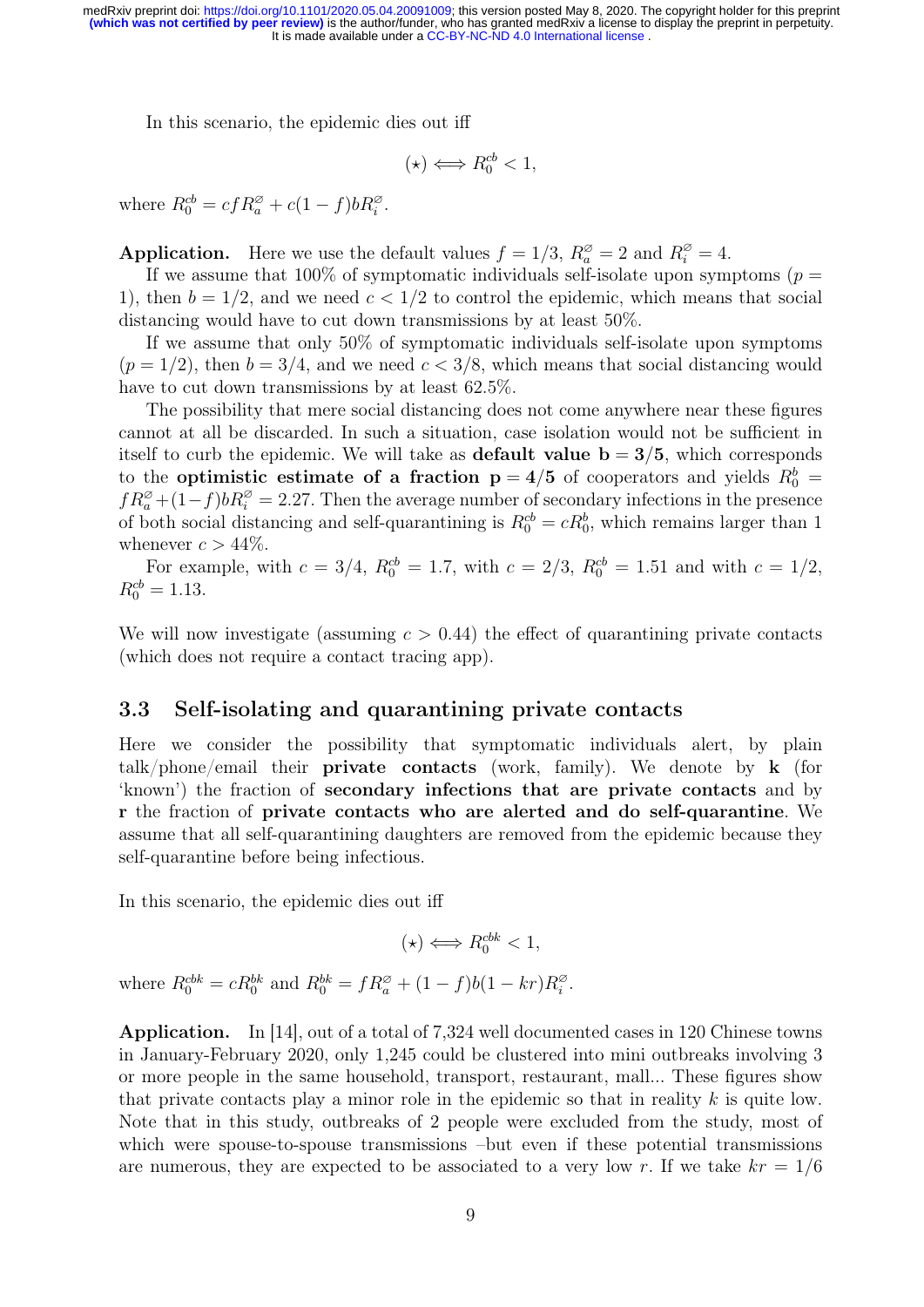and stick to the default values given earlier of  $f = 1/3$ ,  $R_a^{\varnothing} = 2$ ,  $R_i^{\varnothing} = 4$  and  $b = 3/5$ , we get  $R_i^{bk} := b(1-kr)R_i^{\emptyset} = 2$ , so that  $R_0^{bk} = 2$ , and we need  $c < 1/2$  to curb the epidemic.

We will call  $R_0^{cbk}$  the **effective**  $R_0$ , compared to the **natural**  $R_0^{\emptyset}$  $_{0}^{\varnothing}$ . We will now assume that  $c > 1/2$  and investigate for a given effective  $R_0$ , whether a contact tracing app can manage to control the spread.

# 4 Forward contact tracing

Now we assume that a proportion  $y$  of the population uses a contact tracing mobile phone app. Such individuals are denoted  $\bf{Y}$  ('yes to the app'), and the others  $\bf{N}$  ('no to the app').

In this subsection we consider as a first step that an alert is always of **degree 1**, that is, originates from an individual of type  $YI$  (using the app, symptomatic) and is only transmitted to her close physical contacts. We reserve for the next section the case of alerts of degree 2, that is, which originate from the index case  $YI$  but are conveyed through an intermediate physical contact of the case, to a contact of this contact.

Recall the probabilities of cooperation  $q_0$  and  $q_1$  defined as follows. A YI-individual informs the app of her symptoms with probability  $q_0$  and a Y-individual alerted by a cooperating  $YI$  self-quarantines with probability  $q_1$ . We assume that:

- decisions to cooperate or defect that do not require the app (self-quarantining and alerting private contacts) are independent of using the app or not.
- decisions of the same individual to cooperate or defect in different situations are independent.

Let us compute the average number of secondary infections in each class,  $N$  or  $Y$ , depending on the class of the index case, YI, YA, NI, NA.

Let us start with an index case  $YI$  (using the app, symptomatic) who feels her first symptoms. An individual Y infected by this index case:

- receives a private injunction to self quarantine with probability  $k$  and if this is the case, cooperates with probability  $r$ ;
- receives independently an electronic injunction with probability  $q_0$  and if this the case, cooperates with probability  $q_1$ .

Then the probability for a Y-individual of not being removed when infected from a  $YI$ individual is

$$
(1 - q0)(1 - kr) + q0(1 - kr)(1 - q1) = (1 - kr)(1 - q0q1).
$$

In cases when the mother is symptomatic  $(I)$ , but either she  $(NI)$  or her daughter  $(N)$ is of type N, this probability is always  $1 - kr$ . In cases when the mother is asymptomatic  $(YA \text{ or } NA)$ , this probability is always 1, regardless of the daughter's type  $(Y \text{ or } N)$ .

Now let M be the matrix with entries  $m_{y,y}, m_{y,n}, m_{n,y}, m_{n,n}$ , where  $m_{y,y}$  denotes the average number of secondary infections of type Y made by a random Y -individual and so on and so forth. We easily get

$$
m_{y,y} = fcR_a^{\varnothing}y + (1-f)bc(1-kr)(1-q_0q_1)R_i^{\varnothing}y = fR_a^{cbk}y + (1-f)R_i^{cbk}y(1-q_0q_1)
$$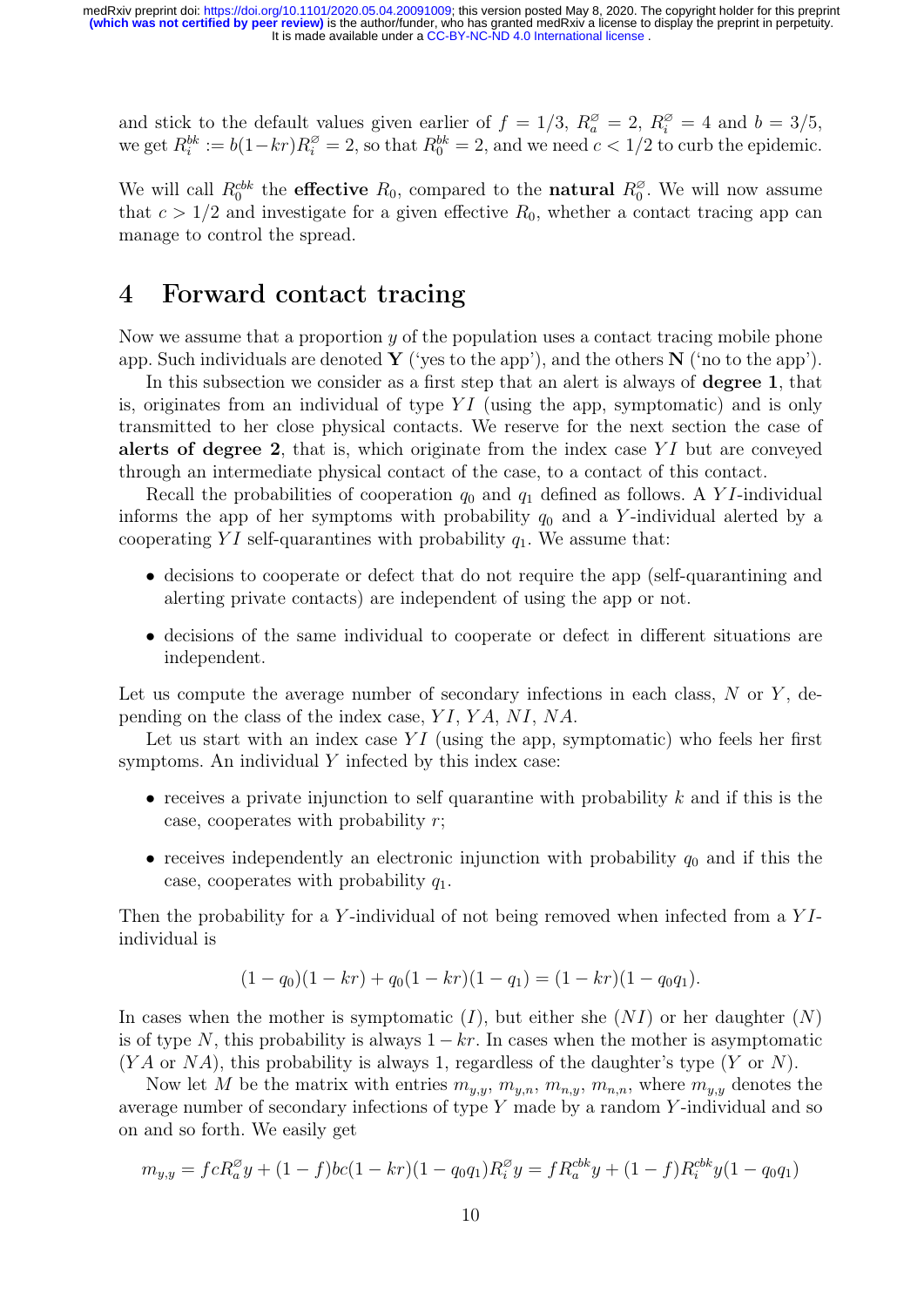$$
m_{y,n} = m_{n,n} = fcR_a^{\emptyset}(1-y) + (1-f)bc(1-kr)R_i^{\emptyset}(1-y) = fR_a^{cbk}(1-y) + (1-f)R_i^{cbk}(1-y)
$$

and finally

$$
m_{n,y} = fcR_a^{\varnothing}y + (1-f)bc(1-kr)R_i^{\varnothing}y = fR_a^{cbk}y + (1-f)R_i^{cbk}y.
$$

Remark 5. We see from the previous equations that whenever the nature and number of non-electronic interventions enforced is fixed and known, the mean numbers of secondary infections from Y/N to Y/N only depend on these interventions through  $R_a^{cbk}$  and  $R_i^{cbk}$ . Then from now on, we will drop superscripts and use the generic notation  $R_a$  and  $R_i$ , defined as **effective** average numbers of secondary infections. The values of these two parameters will depend upon the nature and number of non-electronic interventions enforced, or more precisely on the values of c, b, k and r. Using the same default values as in the previous section yields  $R_a = R_i = 2c$ .



Figure 4: A YI-individual (symptomatic, using the app) decides with probability  $q_0$  to inform the app of her symptoms, resulting in alerting (red arrows) all her physical contacts of type Y (among which her mother and daughters in the epidemic). Each alerted daughter does selfquarantine with probability  $q_1$  and is then removed from the epidemic (red cross). Legend: white  $= A$ , black  $= I$ , square  $= Y$ , circle  $= N$ .

We now prove Theorem 1(i). Using the notation  $R_0 = R_0^{cbb}$ ,  $R_i = R_i^{cbb}$  (see previous Remark) and  $s_i = q_0 q_1 (1 - f) R_i$ , we get

$$
M := \begin{pmatrix} m_{y,y} & m_{y,n} \\ m_{n,y} & m_{n,n} \end{pmatrix} = \begin{pmatrix} yR_0 - ys_i & (1-y)R_0 \\ yR_0 & (1-y)R_0 \end{pmatrix}
$$

It is well known that the epidemic dies out if the leading eigenvalue of M is smaller than 1 [11]. Now let Q be the characteristic polynomial of M:

$$
Q(X) = X^2 - (R_0 - y s_i)X - y(1 - y) s_i R_0.
$$

Since  $Q(0) \leq 0$ , the leading eigenvalue of M is the unique positive root of Q. Also, this root is smaller than 1 if and only if  $Q(1) \geq 0$ , which yields

$$
(\star) \Longleftrightarrow y(1 - R_0(1 - y)) - h(R_0 - 1) \ge 0,
$$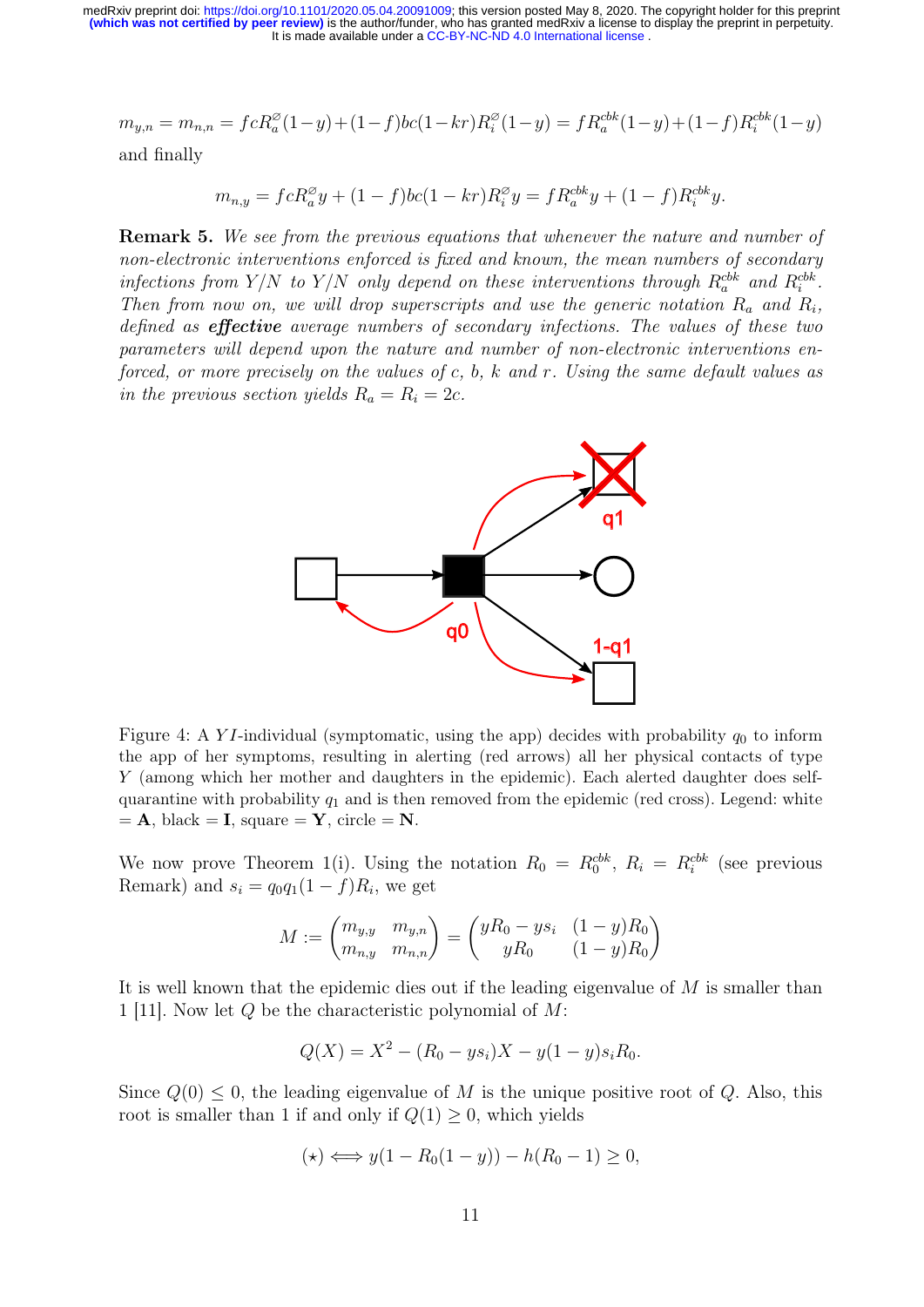where

$$
h = \frac{1}{q_0 q_1 (1 - f) R_i},
$$

which is exactly Eq (3) of Theorem 1(i).

We define  $y_0$  the minimal fraction of users of the app in order to control the spread, or minimal app adoption rate, by

$$
(\star) \Longleftrightarrow y \geq y_0.
$$

Elementary calculus yields

$$
y_0 := \frac{R_0 - 1 + \sqrt{(R_0 - 1)(R_0(1 + 4h) - 1)}}{2R_0},
$$

exactly as in Eq (4) of Theorem 1(i).

Remark 6. Note that for electronic interventions to be able to curb the epidemic, we need  $y_0$  to be actually smaller than 1, that is,

$$
q_0 q_1 \ge \frac{R_0 - 1}{(1 - f)R_i},
$$

which can from the start only hold if  $(R_0 - 1)/(1 - f)R_i < 1$ . This inequality is equivalent to  $fR_a < 1$ , which we have already seen as Eq (1). Indeed, if  $fR_a > 1$ , the epidemic restricted to A-to-A transmissions would be growing exponentially, with no control possible by neither electronic nor non-electronic interventions (in the absence of mass testing).

**Application.** The actual values of  $R_0$  and  $R_i$  depend on the nature and strength of non-electronic interventions. Let us assume that social distancing is in force, parameterized by an unknown scaling factor  $c$ , in addition to case isolation and quarantining of private contacts (respectively parameterized by  $b$  and  $kr$ ). If we stick to the default values given earlier  $(f = 1/3, R_a^{\emptyset} = 2, R_i^{\emptyset} = 4, b = 3/5, kr = 1/6)$ , which yield  $R_0 = R_i = 2c$ , we can study how  $y_0$  varies as a function of the effective  $R_0$ .

If social distancing cuts down infections by  $1/4$ , i.e., if  $c = 3/4$ , then the effective  $R_0 = 3/2$  and

$$
y_0 = \frac{1}{6} \left( 1 + \sqrt{1 + \frac{12}{q_0 q_1}} \right).
$$

Note that  $q_0q_1$  is the probability that the index case using the app does enter the information about her symptoms into the app and that the physical contact receiving the alert does self-quarantine. For the threshold  $y_0$  to be smaller than 1, we need that  $q_0q_1 \geq 1/2$ . If app users are 100% reliable, that is  $q_0q_1 = 1$ , we get that the minimal adoption rate of the app is

$$
y_0 = \frac{1 + \sqrt{13}}{6} \approx 0.77.
$$

If social distancing cuts down infections by 1/3, i.e., if  $c = 2/3$ , then the effective  $R_0 = 4/3$ and

$$
y_0 = \frac{1}{8} \left( 1 + \sqrt{1 + \frac{18}{q_0 q_1}} \right).
$$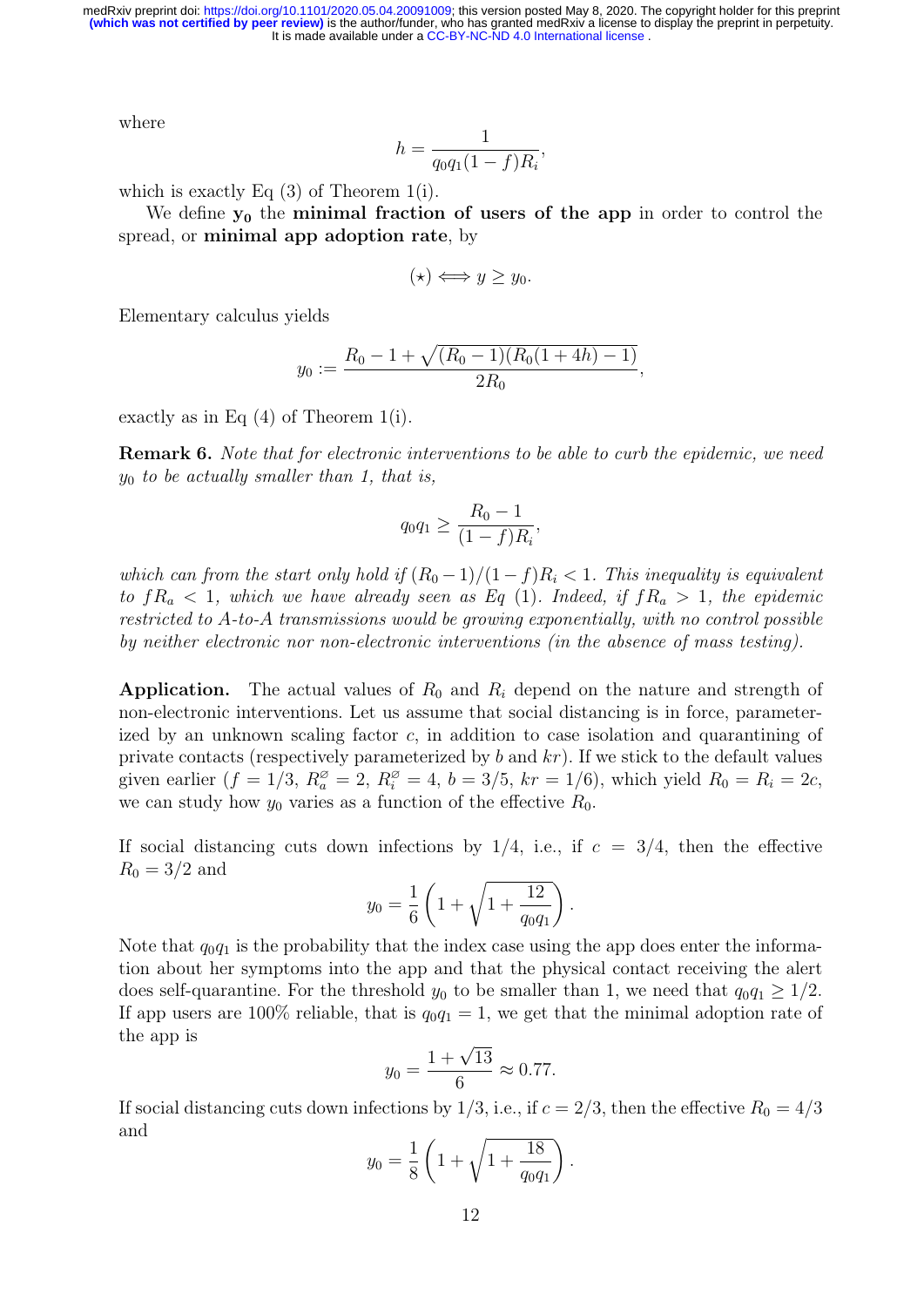For the threshold  $y_0$  to be smaller than 1, we need that  $q_0q_1 \geq 3/8$ . If app users are 100% reliable, that is  $q_0q_1 = 1$ , we get that the minimal adoption rate of the app is

$$
y_0 = \frac{1 + \sqrt{19}}{8} \approx 0.67.
$$

Let us summarize this part:

- to get from effective  $R_0 = 3/2$  to  $R_0 = 1$ , the minimal adoption rate of the app assuming perfect cooperative behavior is  $y_0 = 77\%$ .
- to get from effective  $R_0 = 4/3$  to  $R_0 = 1$ , the minimal adoption rate of the app assuming perfect cooperative behavior is  $y_0 = 67\%$ .

Figure 5 shows more generally how  $y_0$  varies as a function of  $R_0$  for different parameter values of f and  $q_1$ . The previous numerical results can be pinpointed on top right panel of Figure 5 (corresponding to  $f = 1/3$  and  $q_1 = 1$ ).



Figure 5: Minimal app adoption rate  $y_0$  to curb epidemic as a function of effective  $R_0$  under forward contact tracing. Rows differ according to fraction f of asymptomatics and columns differ according to probability  $q_1$  of cooperating (i.e., of quarantining upon app alert). The probability of informing app upon symptoms is  $q_0 = 1$ . When forward tracing is unable to curb epidemic,  $y_0$  is set equal to 1 by convention (top left panel). First row:  $f = 1/3$ . Second row:  $f = 1/6$ . First column:  $q_1 = 0.6$ . Second column:  $q_1 = 1$ .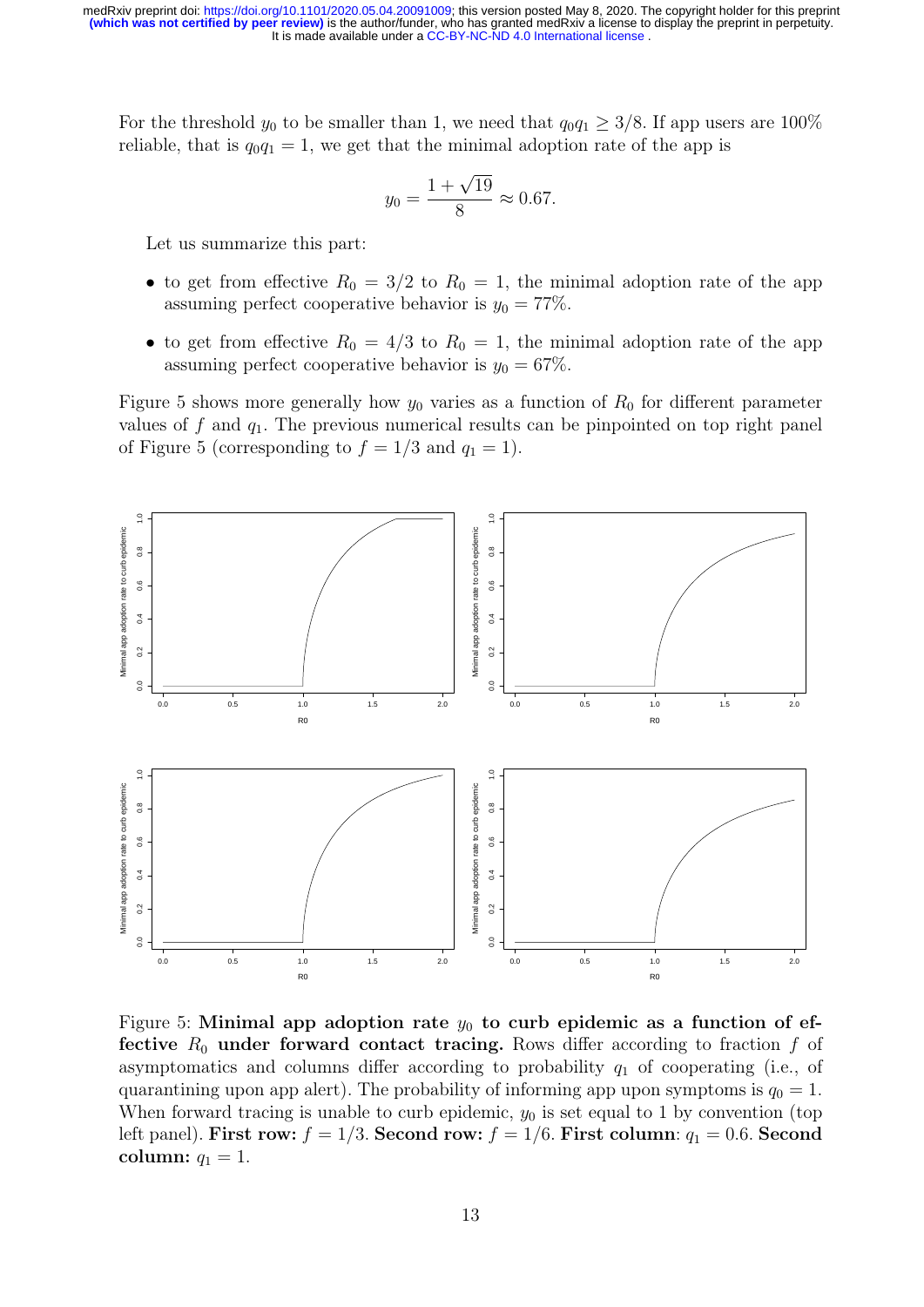It can be seen in Figure 5 that the minimal adoption rate of the app to reduce  $R_0$ below 1 increases very steeply from  $R_0 = 1$ , requiring the fraction y of app users to be very large, even in the best scenarios when the fraction  $f$  of asymptomatics is small and the probability  $q_1$  of cooperation is large (bottom right). There is little chance that (at least, Western) countries can access to the required rates of adoption, unless social distancing already curbs  $R_0$  to values very close to 1.

We will now study the case of **recursive contact tracing**.

## 5 Recursive contact tracing

#### 5.1 Preliminary observations

In this section, we assume that alerts can be of degree 2 in the graph of contacts. Since the transmission tree is a subgraph of the contact network (assumed to also be tree-like), a physical contact of degree 2 is either a sibling or a grand-daughter in the transmission tree.

If a contact of degree 1 or 2 related to an index case decides to cooperate and selfquarantine upon being alerted, we will assume that this quarantine:

- 1. removes her from the epidemic if she is a daughter of the index case (contact of degree 1, alerted by her mother), as previously;
- 2. has no effect on her if she is the mother of the index case (contact of degree 1, alerted by her daughter), as previously;
- 3. removes her from the epidemic if she is a grand-daughter of the index case (contact of degree 2, alerted by her mother);
- 4. removes her from the epidemic with probability  $\ell$  if she is a sibling of the index case (contact of degree 2, alerted by her mother): the idea is that she is removed iff she is infected by their common mother later (or say, at least two days later) than her sib, which occurs with probability  $\ell$  (default value  $\ell = 1/2$ ).

In the next subsection, we quantify the effect of the latter type of removals as listed previously.

### 5.2 Quantifying the effect of sibling's alerts

In this section, we take into account the fact that a Y-individual with a Y-mother may be alerted by her mother as contact of degree 2 of her siblings of type  $YI$ .

Assume that the mother is of type  $YZ$ ,  $Z = A$  or I. We denote by  $t<sub>z</sub>$  the **probability** that an individual of type  $Y$ , daughter of an individual of type  $YZ$ , does not comply to any alert coming from her siblings. We also denote by  $x<sub>z</sub>$  the probability of not being removed despite these alerts. Because we have assumed that only a fraction  $\ell$  of compliant individuals (alerted by their sibling via their common mother) are removed (interpreted as: 'infected later than alerting sibling'), we have

$$
x_z = 1 - \ell(1 - t_z) = 1 - \ell + \ell t_z.
$$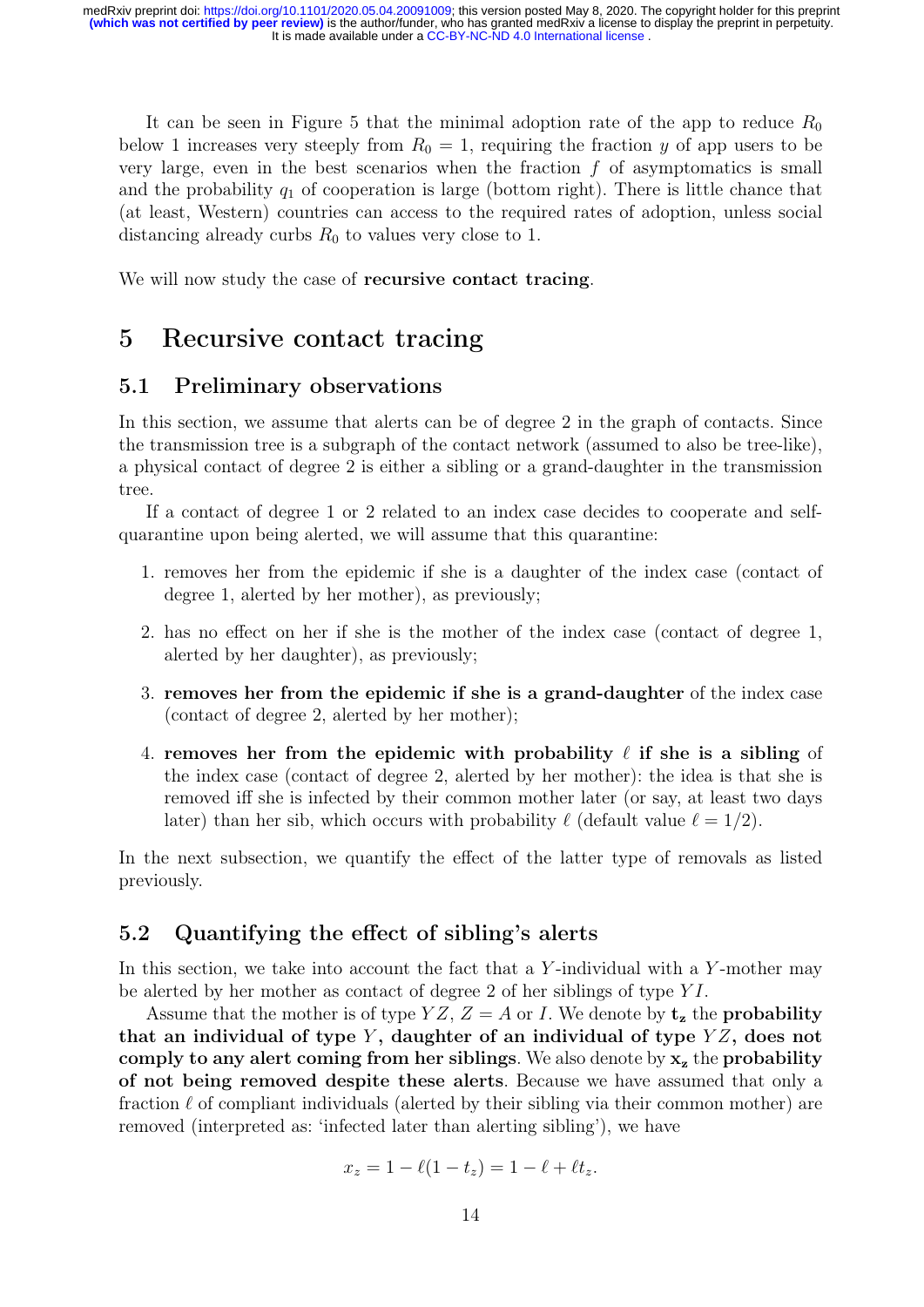

Figure 6: A YI-individual (symptomatic, using the app) decides with probability  $q_0$  to inform the app of her symptoms. This results in alerting all her physical contacts (degree 1, red arrows) of type Y (among which her mother and daughters in the epidemic) and in alerting all the contacts (degree 2, orange arrows) of type Y of these contacts (among which her siblings and grand-daughters in the epidemic). Each alerted daughter (degree 1) does self-quarantine with probability  $q_1$  and is then removed from the epidemic (red cross). Each alerted grand-daughter (degree 2) does self-quarantine with probability  $q_2$  and is then removed from the epidemic (orange cross). Each alerted sibling (degree 2) does self-quarantine with probability  $q_2$  and is then removed from the epidemic with probability  $\ell$  (not shown). Legend: white  $= A$ , black  $= I$ , square  $= Y$ ,  $circle = N$ .

Now let us express  $t<sub>z</sub>$  thanks to the parameters of the model:

$$
t_z = E\left((1-q_2)^K\right),\,
$$

where K is the number of YI cooperative individuals among the  $N_z - 1$  siblings of the focal individual. This yields

$$
t_z = E ((1 - q_0 y(1 - f) + q_0 y(1 - f)(1 - q_2))^{N_z - 1} | N_z \ge 1)
$$
  
=  $E ((1 - q_0 q_2 y(1 - f))^{N_z - 1} | N_z \ge 1).$ 

In applications we will assume that  $N_z$  follows the Poisson distribution with parameter  $R_z$ , so that

$$
t_a = \frac{e^{-q_0 q_2 y (1-f)R_a} - e^{-R_a}}{(1 - e^{-R_a})(1 - q_0 q_2 y (1 - f))} \quad \text{and} \quad t_i = \frac{e^{-q_0 q_2 y (1-f)R_i} - e^{-R_i}}{(1 - e^{-R_i})(1 - q_0 q_2 y (1 - f))}.
$$
 (7)

As soon as  $q_0$ ,  $q_2$  or y is zero, we find as expected that  $t_z = 1$  and so  $x_z = 1$ .

### 5.3 Stopping line technique

In this section, we prove Theorem 1(ii).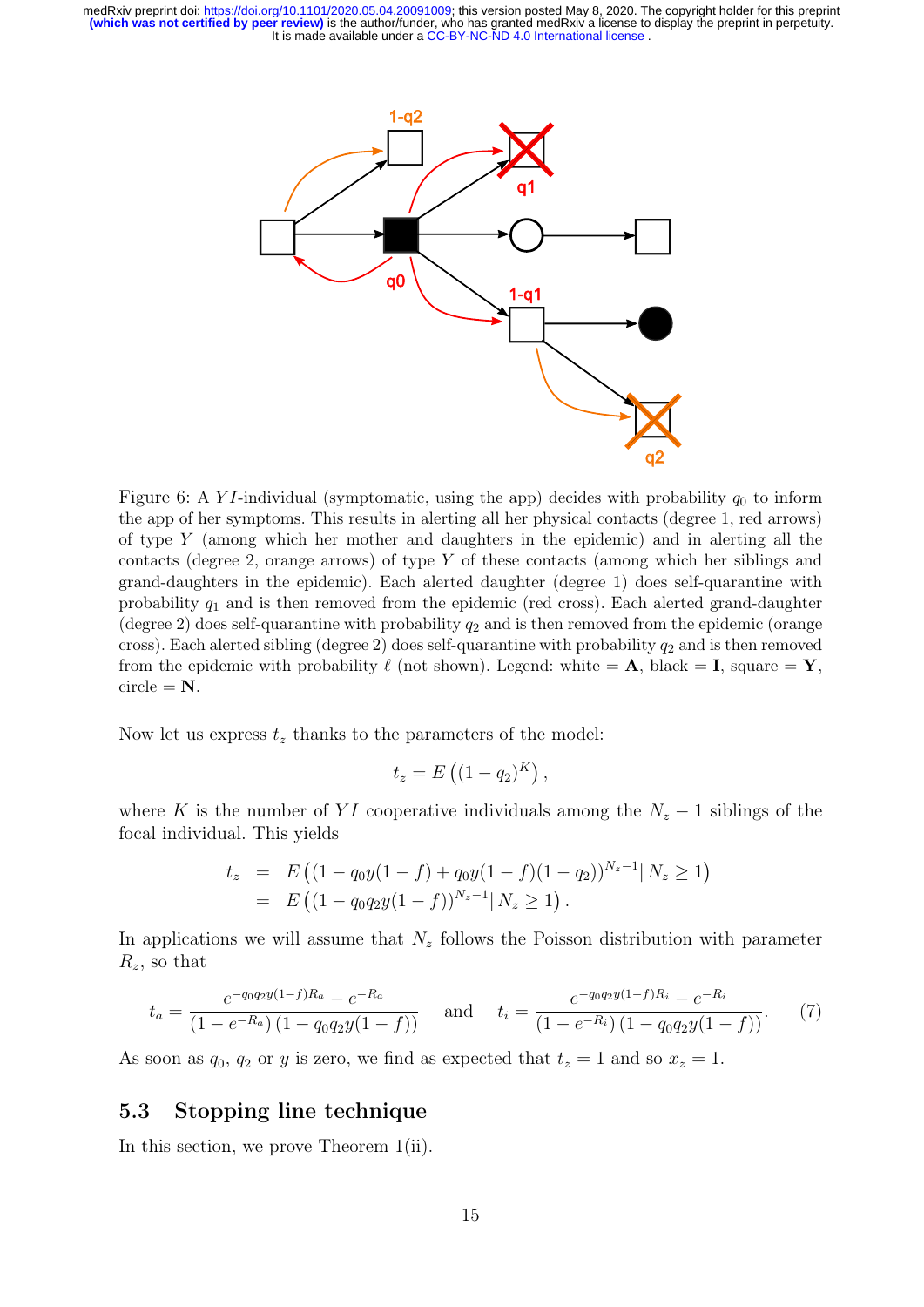

Figure 7: Minimal app adoption rate  $y_0$  to curb epidemic as a function of effective  $R_0$  under recursive contact tracing. Rows differ according to fraction f of asymptomatics and columns differ according to probabilities  $q_1$  and  $q_2$  of cooperating (i.e., of quarantining upon app alert as a contact of degree 1/of degree 2). The probability of informing app upon symptoms is  $q_0 = 1$ . First row:  $f = 1/3$ . Second row:  $f = 1/6$ . First column:  $q_1 = q_2 = 0.6$ . Second column:  $q_1 = q_2 = 1$ .

Because the behavior of an individual who is alerted possibly influences the removal of her daughters, we have to distinguish whether a Y -individual has received an alert or not. A Y-individual who has been alerted will be said 'in excited state' or simply 'alerted' and the corresponding type denoted with a star. Here are the following kinds of types to consider:  $YI^*$ ,  $YA^*$ ,  $YI$ ,  $YA$ ,  $NA$ ,  $NI$ . An individual of the four latter types will be said 'in ground state'.

An individual in ground state who is in state  $YA$  or  $YI$  (resp. NA or NI) with probabilities f and  $1 - f$  will merely be denoted Y (resp. N) and called a regenerative state. In the genealogical tree of transmissions starting from a single individual, we follow all lines of descent descending from her and stop them at the first regenerative state encountered. The set of regenerative states forms what is called a stopping line [2] in the transmission tree. We will call seed-tree the tree obtained by pruning from the initial transmission tree all vertices downstream of the stopping line. The leaves of a seed tree are all in a regenerative state, either Y or N. We call them the Y-regenerative leaves and N-regenerative leaves of the seed tree, respectively.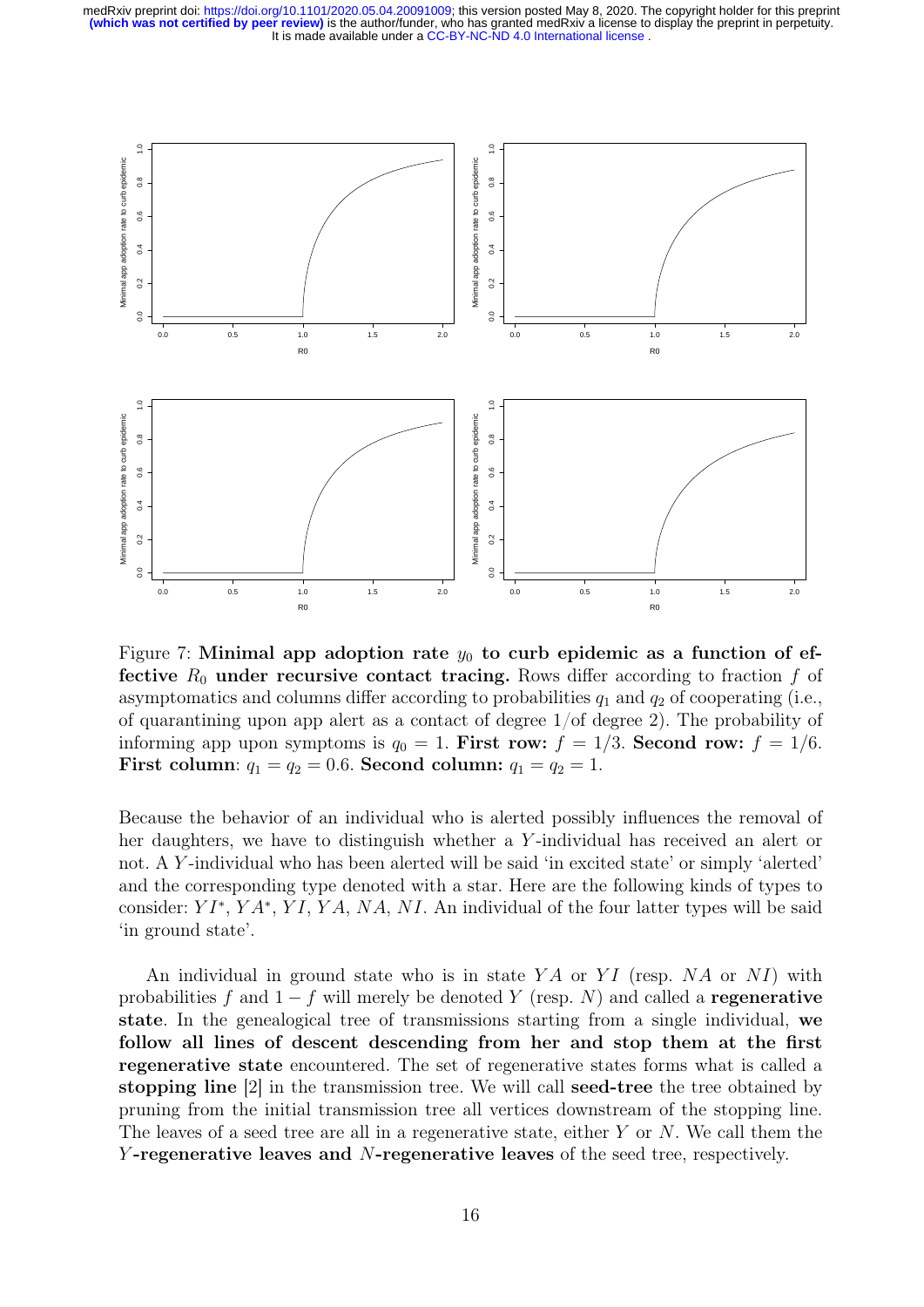It is made available under a [CC-BY-NC-ND 4.0 International license](http://creativecommons.org/licenses/by-nc-nd/4.0/) . medRxiv preprint doi: [https://doi.org/10.1101/2020.05.04.20091009;](https://doi.org/10.1101/2020.05.04.20091009) this version posted May 8, 2020. The copyright holder for this preprint<br>(which was not certified by peer review) is the author/funder, who has granted medR

We can then define a Galton–Watson branching process with two types  $Y$  and N by saying that the offspring of type  $Z$  ( $Z = Y$  or N) of a X-individual ( $X = Y$ or N) are the Z-regenerative leaves of a seed-tree seeded by X. This process has no interest in itself except that the epidemic dies out iff it is subcritical.

We let  $m_{ya,y}$  denote the average number of Y-regenerative leaves of a seed tree seeded by a Y A-individual. We define similarly  $m_{y_i,y}$ ,  $m_{y_a,n}$ ,  $m_{y_i,n}$ ,  $m_{n_a,y}$ ,  $m_{ni,y}$ ,  $m_{na,n}$ ,  $m_{ni,n}$ . We then define

 $m_{y,y} := fm_{ya,y} + (1-f)m_{yi,y}$  and  $m_{y,n} := fm_{ya,n} + (1-f)m_{yi,n}$ .

Similarly, we define

 $m_{n,y} := fm_{na,y} + (1-f)m_{ni,y}$  and  $m_{n,n} := fm_{na,n} + (1-f)m_{ni,n}$ .

We still define M as the matrix with entries  $m_{y,y}$ ,  $m_{y,n}$ ,  $m_{n,y}$  and  $m_{n,n}$ , despite the fact that these quantities have a different meaning from theirs in the previous section. However, since  $M$  is the mean matrix of the two-type branching process defined previously, we still have that the epidemic dies out iff the leading eigenvalue of M is smaller than 1.

We will now compute the expected number of individuals of each type at generation  $k$ of a seed-tree, for example denoted  $[YI^*]_k$  for individuals of type  $YI^*$ . Let us make some preliminary observations:

- A seed-tree seeded by a  $NA$ , a NI or a YA-individual stops at generation 1, because all her daughters are in ground state  $(Y \text{ or } N)$ .
- When the seed-tree is seeded by a  $YI$ -individual, there are two possibilities:
	- if the seed cooperates (i.e., informs the app), then the daughters of the seed can be of type  $YA^*$ ,  $YI^*$  or  $N$ ;
	- if the seed does not cooperate, the seed-tree stops at generation 1 as previously.

Now we consider a seed-tree starting from a Y I-individual. Recall that for the infection of a multiply alerted individual to succeed, this individual must defect independently to all alerts she has received.

Infections from an individual of type YI of generation  $0$  (seed). With probability  $1 - q_0$ , the daughters of the seed are

- an expected number  $yx_iR_i$  of type Y,
- an expected number  $(1 y)R_i$  of type N.

Recall that  $R_i = R_i^{cbb}$ , where the values of c, b, k and r can be tuned once for all. With probability  $q_0$ , the daughters of the seed are

- an expected number  $y f(1 q_1) x_i R_i$  of type  $YA^*$ ,
- an expected number  $y(1-f)(1-q_1)x_iR_i$  of type  $YI^*$ ,
- an expected number  $(1 y)R_i$  of type N.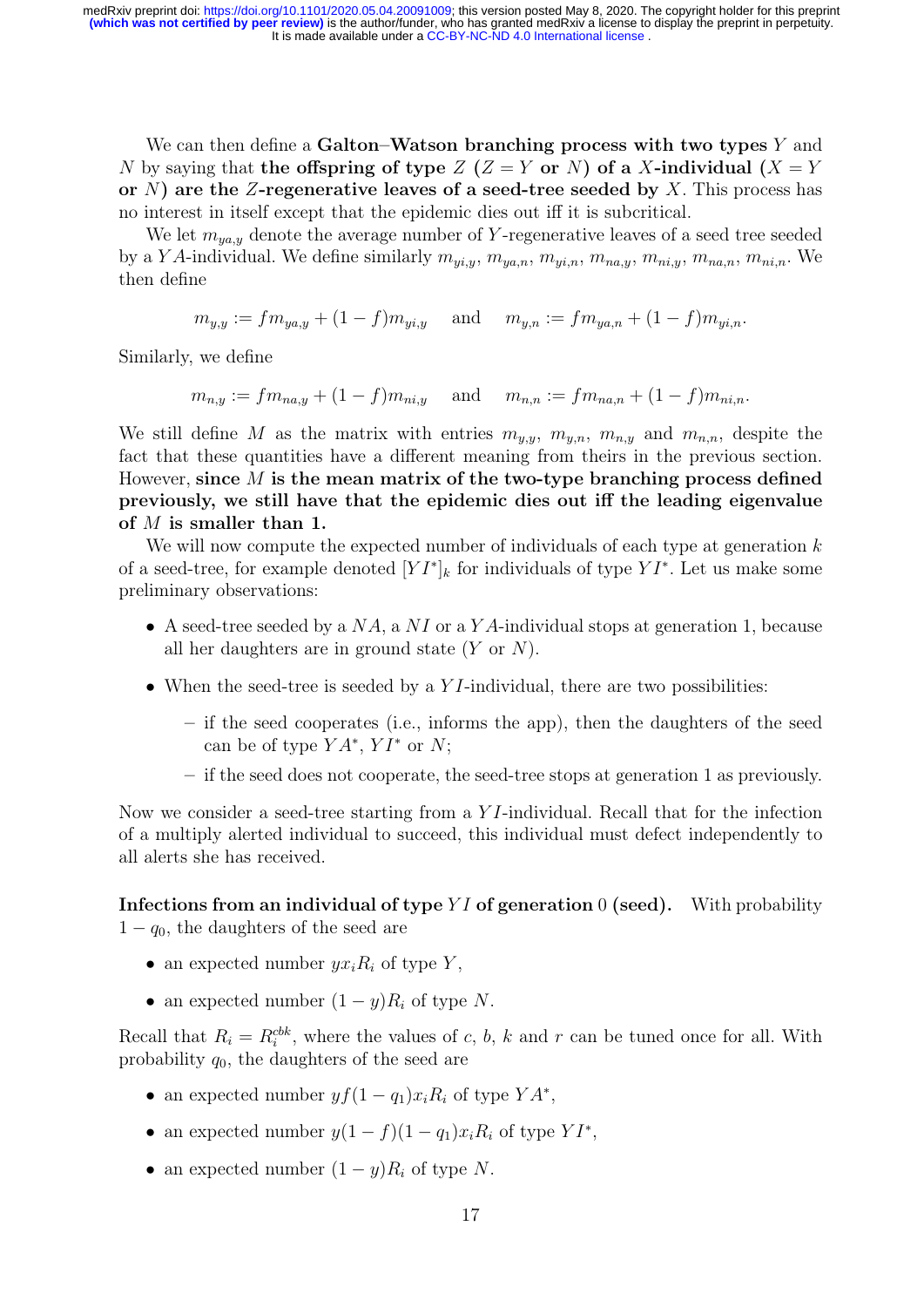

Figure 8: A seed-tree starting from a Y-individual. A seed-tree is a maximal subtree of the transmission tree such that all internal transmission edges are doubled with an alerting arrow (not shown). In particular, a leaf of a seed-tree is by definition an individual who receives no alert (also called regenerative), either because she is of type  $N$  or because her mother is a  $YI$ who does not cooperate, or because her mother is a YA merely forwarding an alert (degree 2). Legend: white  $= A$ , black  $= I$ , square  $= Y$ , circle  $= N$ , gray  $=$  **regenerative state**.

Infections from an individual of type  $YA^*$  of generation  $k \geq 1$ . Daughters of an individual of type  $YA^*$  of generation  $k \geq 1$  are

- an expected number  $y(1 q_2)x_a R_a$  of type Y,
- an expected number  $(1 y)R_a$  of type N.

Infections from an individual of type  $Y I^*$  of generation  $k \geq 1$ . With probability  $q_0$ , daughters of an individual of type  $Y I^*$  of generation  $k \geq 1$  are

- an expected number  $y f(1 q_1)(1 q_2)x_i R_i$  of type  $YA^*$ ,
- an expected number  $y(1-f)(1-q_1)(1-q_2)x_iR_i$  of type  $YI^*$ ,
- an expected number  $(1 y)R_i$  of type N.

With probability  $1 - q_0$ , her daughters are

- an expected number  $y(1 q_2)x_iR_i$  of type Y,
- an expected number  $(1 y)R_i$  of type N.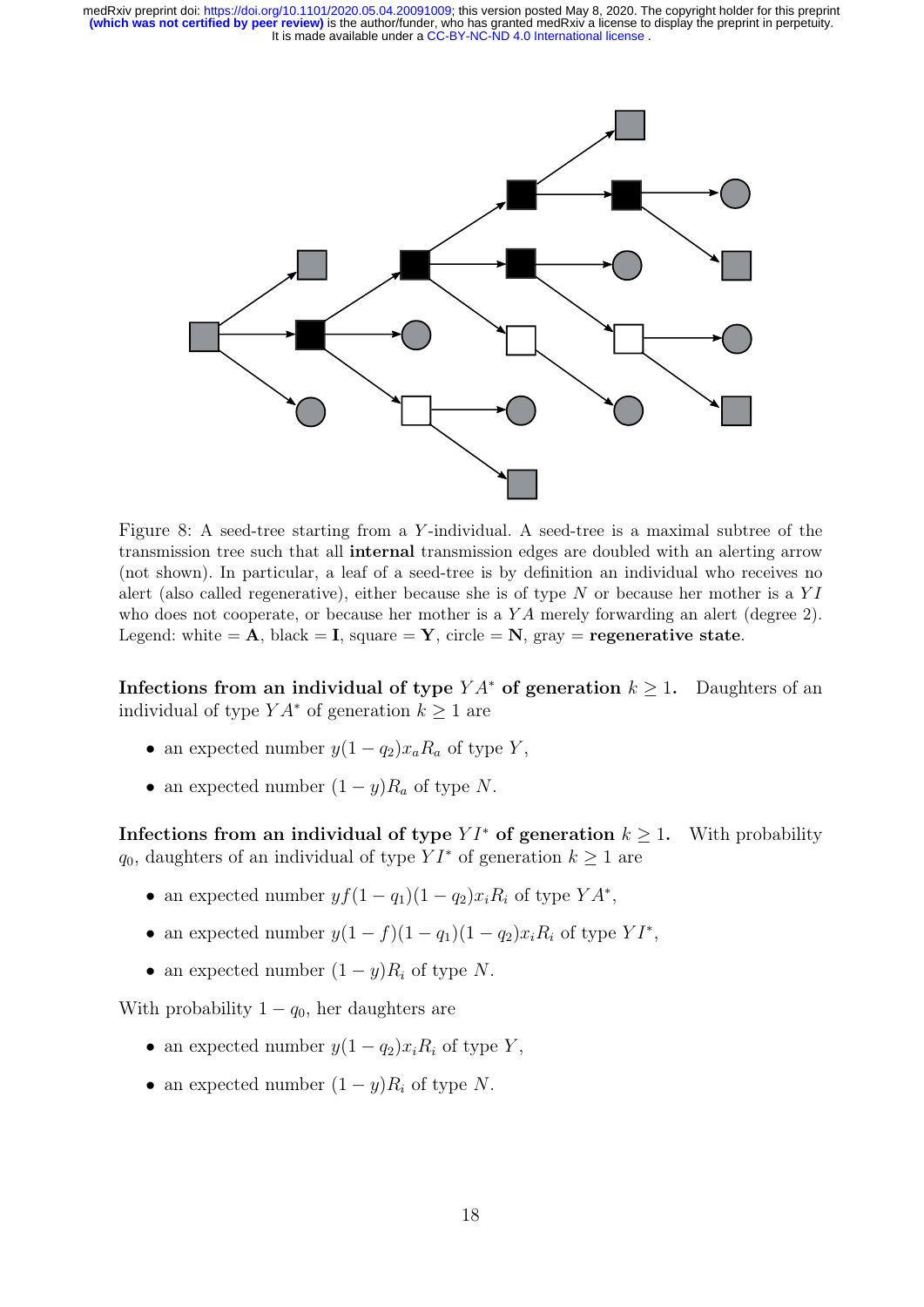It is made available under a [CC-BY-NC-ND 4.0 International license](http://creativecommons.org/licenses/by-nc-nd/4.0/) . medRxiv preprint doi: [https://doi.org/10.1101/2020.05.04.20091009;](https://doi.org/10.1101/2020.05.04.20091009) this version posted May 8, 2020. The copyright holder for this preprint<br>(which was not certified by peer review) is the author/funder, who has granted medR

Then we obtain the following equations

$$
[YA^*]_1 = q_0 y f (1 - q_1) x_i R_i \tag{8}
$$

$$
[YI^*]_1 = q_0 y (1 - f)(1 - q_1) x_i R_i \tag{9}
$$

$$
[Y]_1 = (1 - q_0) y x_i R_i \tag{10}
$$

$$
[N]_1 = (1-y)R_i, \t\t(11)
$$

and for any  $k \geq 1$ ,

 $\sqrt{2}$ 

$$
[YA^*]_{k+1} = q_0 y f (1 - q_1)(1 - q_2) x_i R_i [Y I^*]_k
$$
\n(12)

$$
YI^*]_{k+1} = q_0 y (1-f)(1-q_1)(1-q_2)x_i R_i [YI^*]_k
$$
\n(13)

$$
[Y]_{k+1} = y(1-q_2)x_a R_a [YA^*]_k + (1-q_0)y(1-q_2)x_i R_i [Y I^*]_k \tag{14}
$$

$$
[N]_{k+1} = (1-y)R_a[YA^*]_k + (1-y)R_i[YI^*]_k. \tag{15}
$$

Now define  $T_y$  (resp.  $T_n$ ) the total expected number of Y-regenerative (resp. Nregenerative) leaves of the seed-tree seeded by a Y I-individual:

$$
T_y := \sum_{k \ge 0} [Y]_{k+1}
$$
 and  $T_n := \sum_{k \ge 0} [N]_{k+1}$ .

First observe that thanks to (9) and (13), we get

$$
[YI^*]_k = q_0 y (1 - f)(1 - q_1) x_i R_i \rho_i^{k-1} \qquad k \ge 1,
$$

with

$$
\rho_i := q_0 y (1 - f)(1 - q_1)(1 - q_2) x_i R_i.
$$

As a consequence, thanks to  $(8)$  and  $(12)$ ,

$$
[YA^*]_{k+1} = \{q_0 yf(1-q_1)(1-q_2)x_iR_i\} \{q_0 y(1-f)(1-q_1)x_iR_i\} \rho_i^{k-1}
$$
  
=  $q_0 yf(1-q_1)x_iR_i\rho_i^k$   $k \ge 0$ .

Next, thanks to (14), we get

$$
[Y]_{k+1} = y(1-q_2) \{x_a R_a [YA^*]_k + (1-q_0)x_i R_i [YI^*]_k\}
$$
  
=  $q_0 y^2 (1-q_1)(1-q_2) \{fx_a R_a + (1-q_0)(1-f)x_i R_i\} x_i R_i \rho_i^{k-1} \qquad k \ge 1.$ 

Finally, thanks to (15),

$$
[N]_{k+1} = (1-y) \{ R_a [YA^*]_k + R_i [YI^*]_k \}
$$
  
=  $q_0 y (1-y) (1-q_1) \{ f R_a + (1-f) R_i \} x_i R_i \rho_i^{k-1} \qquad k \ge 1.$ 

Using  $(10)$ , we have

$$
T_y = [Y]_1 + \sum_{k \ge 1} [Y]_{k+1} = (1 - q_0) y x_i R_i + \frac{q_0 y^2 (1 - q_1)(1 - q_2) \{ f x_a R_a + (1 - q_0)(1 - f) x_i R_i \} x_i R_i}{1 - \rho_i}
$$

Similarly, using (11), we have

$$
T_n = [N]_1 + \sum_{k \ge 1} [N]_{k+1} = (1 - y)R_i + \frac{q_0y(1 - y)(1 - q_1)\{fR_a + (1 - f)R_i\}x_iR_i}{1 - \rho_i}
$$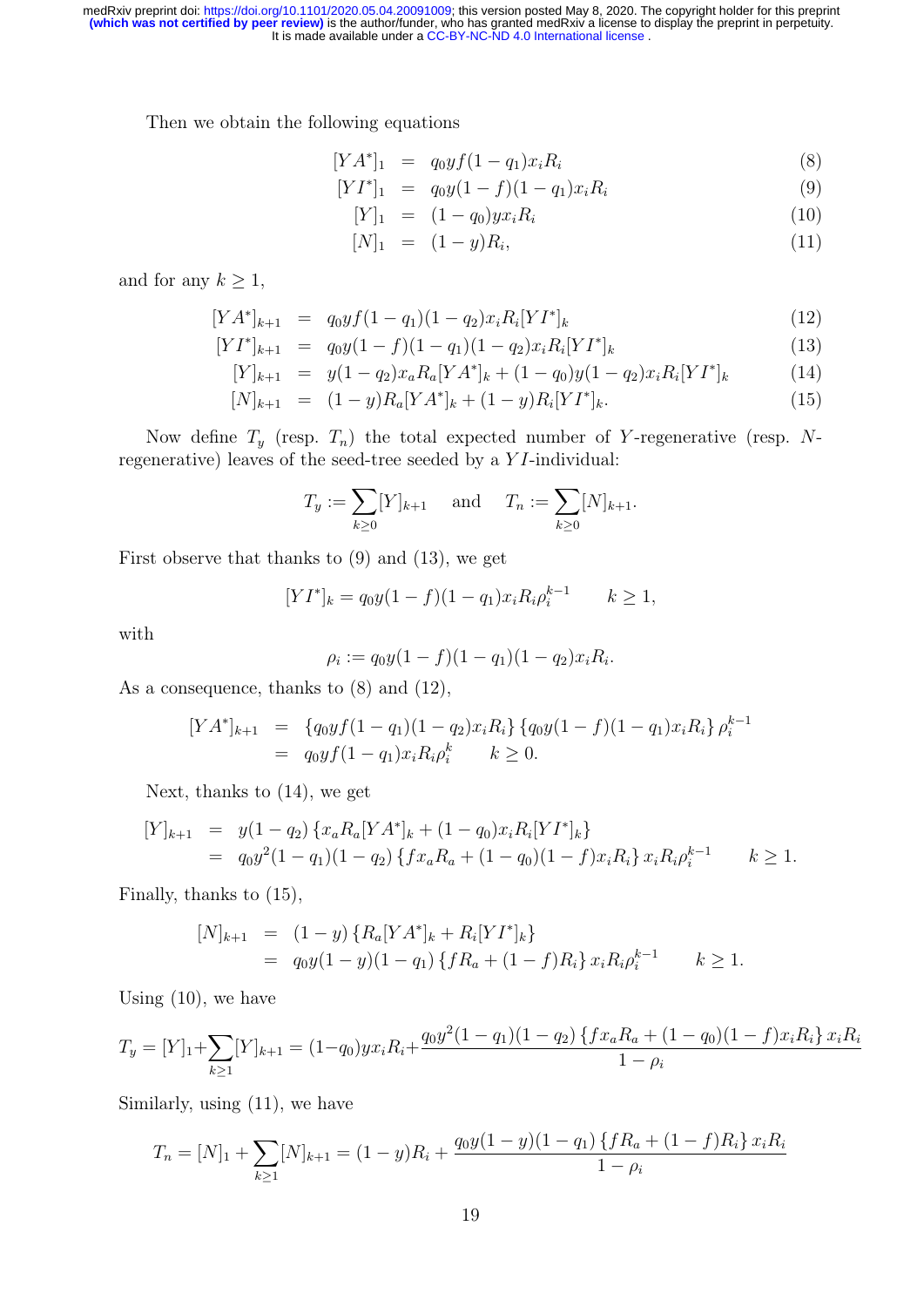Now we use the fact that

$$
m_{y,y} = yfx_aR_a + (1 - f)T_y
$$

$$
m_{y,n} = (1 - y)fR_a + (1 - f)T_n
$$

while

$$
m_{n,y} = R_0 y
$$
 and  $m_{n,n} = R_0 (1 - y)$ .

Elementary algebra yields

$$
m_{y,y} = (fx_aR_a + (1-q_0)(1-f)x_iR_i)\frac{y}{1-\rho_i}
$$
\n(16)

and

$$
m_{y,n} = (1 + q_0 q_2 y (1 - f)(1 - q_1) x_i R_i) \frac{R_0 (1 - y)}{1 - \rho_i}.
$$
\n(17)

The determinant of  $M$  is

$$
\det M = m_{y,y} m_{n,n} - m_{y,n} m_{n,y},
$$

which after calculation is

$$
\det M = -\frac{R_0 y(1-y)}{1-\rho_i} \left\{ f(1-x_a)R_a + (1-f)(1-x_i)R_i + q_0(1-f)x_iR_i [1+q_2(1-q_1)yR_0] \right\}
$$

Also recall that the trace of M is Tr  $M = m_{y,y} + m_{n,n}$ . Now as in the case of forward tracing, we denote by  $Q$  the characteristic polynomial of  $M$ , i.e.,

$$
Q(X) = X^2 - (\text{Tr } M)X + \det M.
$$

Again  $Q(0) \leq 0$  so the leading eigenvalue of M is the unique positive root of Q. Also, this root is smaller than 1 if and only if  $Q(1) \geq 0$ , which yields

$$
(\star) \Longleftrightarrow 1 - \text{Tr } M + \det M \ge 0.
$$

After some algebra, we get

$$
(\star) \iff -q_0 q_2 (1 - q_1) y^2 (1 - y)(1 - f) x_i R_i R_0^2 + (1 - R_0 (1 - y)) y [f(1 - x_a) R_a + (1 - f)(1 - x_i) R_i] + (1 - R_0 (1 - y)) y q_0 (q_1 + q_2 - q_1 q_2)(1 - f) x_i R_i - R_0 + 1 \ge 0,
$$

which is exactly Eq (5) and so ends the proof.

# 6 Discussion

#### 6.1 Robustness of results

Contact tracing supposes that case isolation is possible and is in force. Since contact tracing has no effect (at least in democracies?) on the efficiency of case isolation, and case isolation can be enforced independently of contact tracing, a measure of the effect of contact tracing should not include the effect of case isolation. This explains why we have chosen to express the minimal rate  $y_0$  (of adoption of a contact tracing app to curb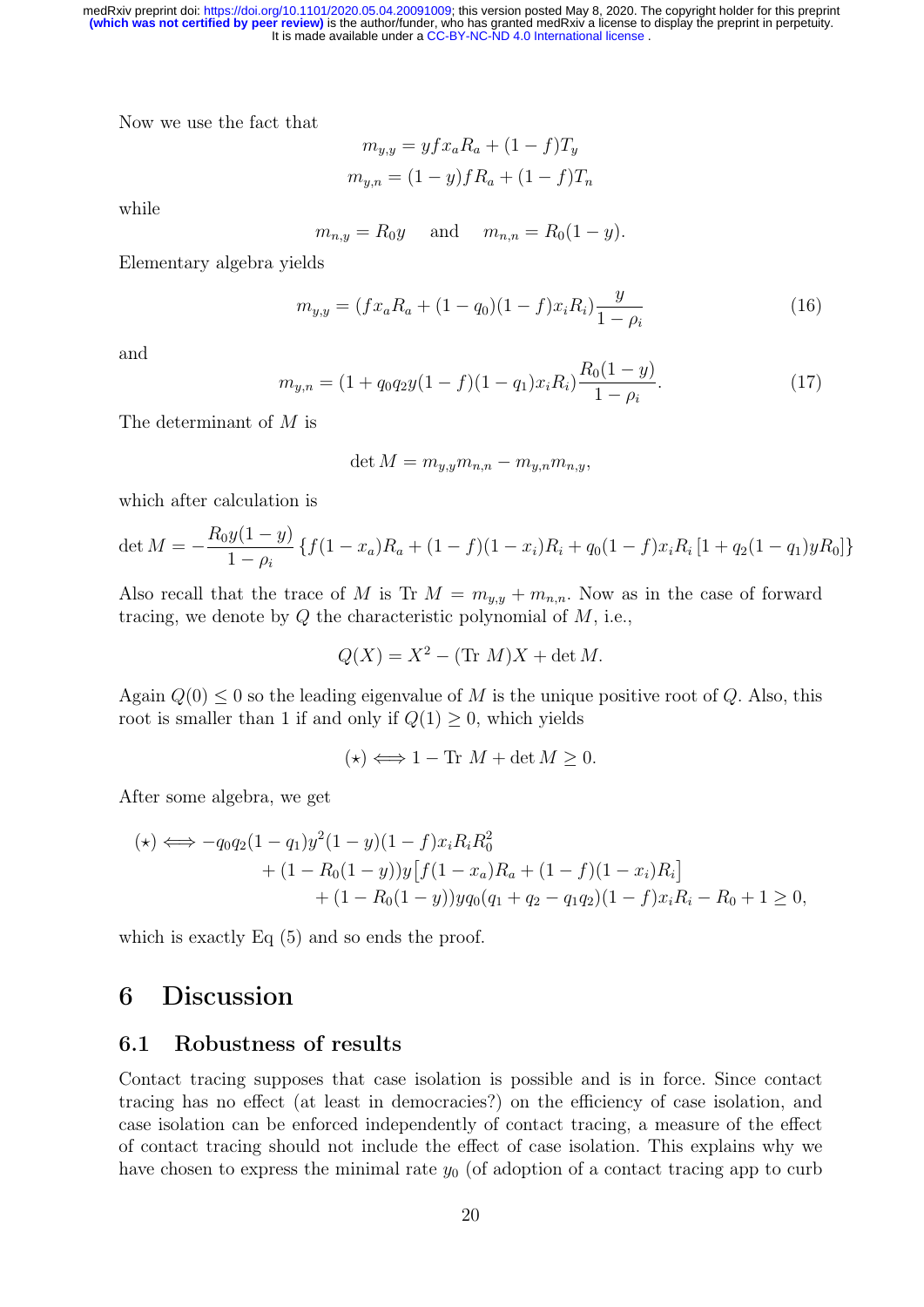the epidemic) as a function of the effective  $R_0$ , that is, the  $R_0$  obtained by non-electronic interventions, notably case isolation.

By measuring only the net effect of contact tracing, our results are effectively insensitive to assumptions on the natural value of  $R_0$ , as well as on crucial parameters like f (fraction of asymptomatics) and b (roughly speaking, fraction of infections made before symptoms). We also found empirically that our results hold also for a wide range of values of the cooperating probabilities, as testified by the striking similarity of the four panels of Figure 7.

### 6.2 Interpretation of parameters

Let us discuss briefly the interpretation of some parameters in terms of the natural history of the virus and of the nature of healthcare policies.

 $\bullet$  b is the fraction of secondary infections barred thanks to case isolation. Its value depends both on the time  $T$  taken to actually self-isolate after day  $D$  of symptom onset and on the natural history of the virus, via the fraction  $m$  of secondary infections made before  $D + T$ .

We have parameterized b as  $b = 1-p+pm$ , where p is the probability of actually selfisolating. Parameter b can be tuned optimally by minimizing  $T$  so as to minimize m and by testing more systematically so as to maximize  $p$ : a symptomatic individual tested positive may feel more inclined to self-isolate.

- $q_0$  is the probability that a symptomatic app user informs the app of her symptoms when they first appear. In applications, we have assumed throughout the manuscript that  $q_0 = 1$ , but we cannot discard the existence of individuals who will download the app only to be aware of whether they have been in contact with sick individuals (leecher vs seeder).
- $q_1$  (resp.  $q_2$ ) is defined here as the probability of self-quarantining upon being alerted by app from a contact of degree 1 (resp. of degree 2). In this sense, we have  $q_1 = q_2$ whenever app users are not aware of whether they are contacts of degree 1 or 2 of the alerting index case; if they are, it is more reasonable to assume  $q_2 < q_1$ . Again, testing more systematically can help increase  $q_1$  and  $q_2$ .

Alternatively, the quantity  $q_1$  (resp.  $q_2$ ) can be interpreted as the likelihood of actual removal from the epidemic as a daughter of index case (resp. as a grand-daughter of index case). In this interpretation, one has on the contrary  $q_1 < q_2$ , bearing in mind that some daughters are infected too early to be actually removed, as opposed to grand-daughters.

### 6.3 Comparing forward and recursive contact tracing

The effect of recursive tracing is two-fold: to secure removal of grand-daughters of index cases when removal of daughters has failed  $(q_1 < 1$ , see Remark 2) and to remove siblings of index cases by alerting their mother (see Remark 3). Note that secondary contacts of an index case combine an average number  $R_0^2$  of grand-daughters and an unknown, larger number of non-infected physical contacts (of physical contacts). Due to the psychological and economical costs of quarantining all these secondary contacts, it is important to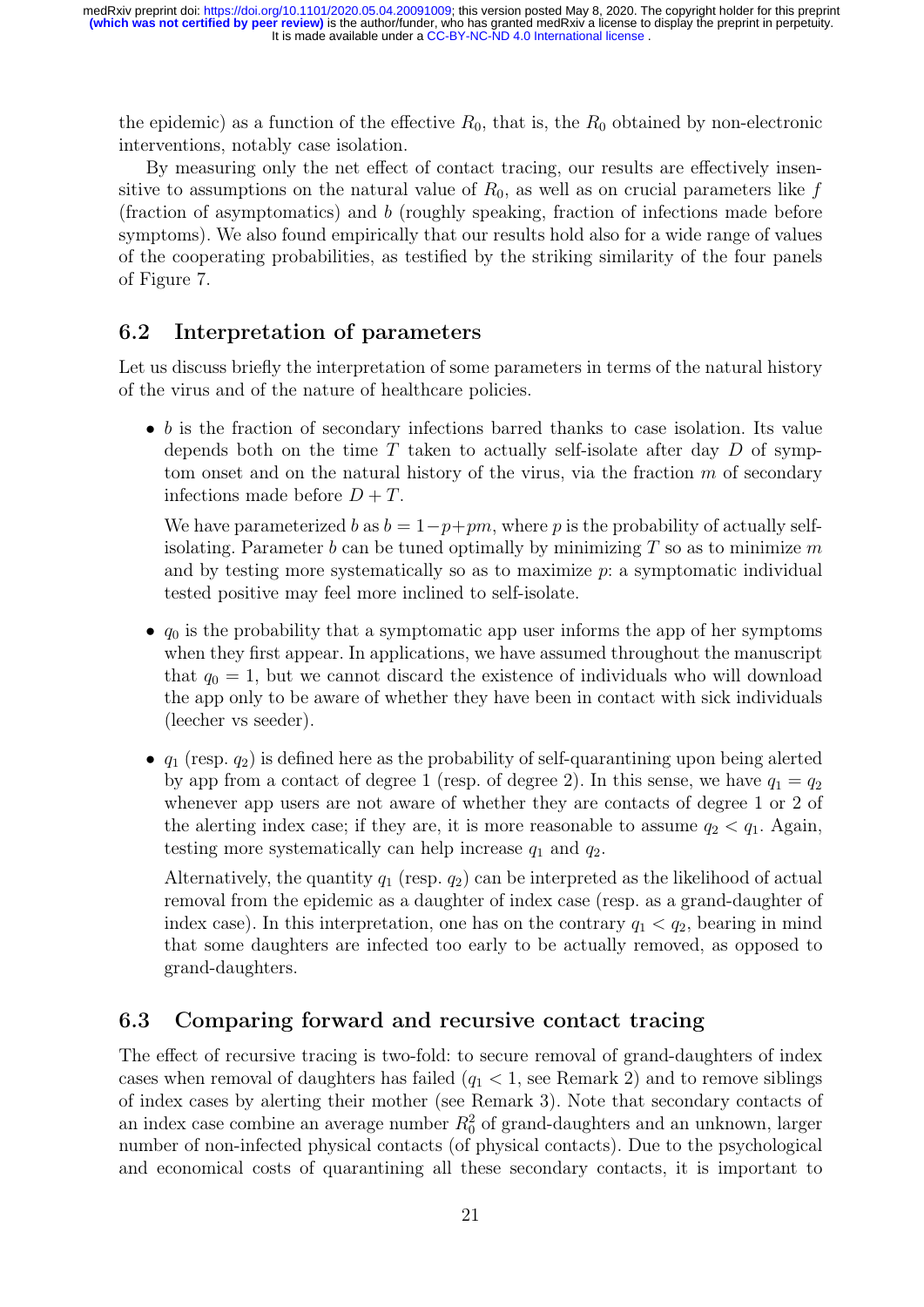

evaluate the marginal benefit of recursive tracing compared to forward tracing.

Figure 9: Minimal app adoption rate  $y_0$  to curb epidemic as a function of effective  $R_0$  under forward vs recursive contact tracing. Rows differ according to mode of contact tracing and columns differ according to probability  $q_1 = q_2$  of cooperating (i.e., of quarantining upon app alert). The probability of informing app upon symptoms is  $q_0 = 1$  and the fraction of asymptomatics is  $f = 1/3$ . In the case of recursive tracing, the probability of quarantining is  $q_2 = 1$ . When forward tracing is unable to curb epidemic,  $y_0$  is set equal to 1 by convention (top left panel). First row: Forward tracing. Second row: Recursive tracing. First column:  $q_1 = 0.6$ . Second column:  $q_1 = 1$ .

Figure 9 compares the minimal app adoption rate required to curb the epidemic with forward (1st row) vs recursive (2nd row) tracing, when  $q_1 = 0.6$  (1st column) and when  $q_1 = 1$  (2nd column). When  $q_1 = 0.6$ , alerts of degree 2 (recursive tracing) can rescue the failure of forward tracing to curb the epidemic when the effective  $R_0$  is high, provided y is accordingly high. When  $q_1 = 1$ , the only benefit of recursive tracing is through alerting siblings, and we see by comparing top right and bottom right panels that this benefit is hardly detectable. In addition, whatever the value of  $q_1$ , both strategies have basically the same effect for small values of  $R_0$  and y.

We conclude that the marginal benefits of recursive tracing are negligible compared to its costs, so that in particular, the explicit result given in Eq (4) can be used for all practical purposes.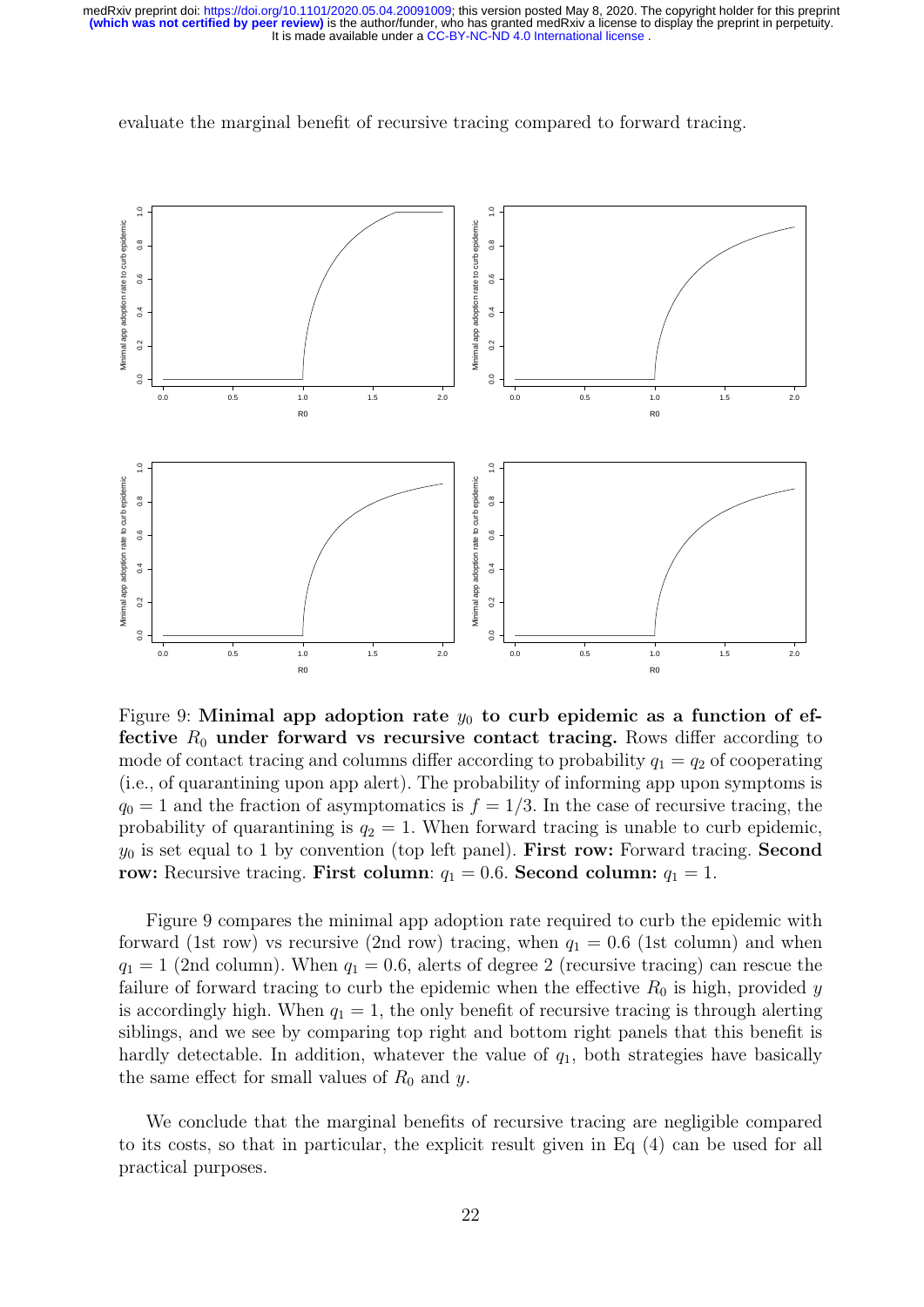#### 6.4 Relation to previous work

The model (but not the approach) that we use here is similar to the one used in [6] and in two other works specifically interested in the current epidemic [5, 3]. See also [4, 13] for seminal works on the topic of quantifying the effect of non-pharmaceutical interventions on epidemics and [15, 17] for works on contact networks and contact tracing.

We now explain why our predictions seem somewhat less optimistic than those given in [5, 3]. In these works, the  $R_0$  given corresponds to what we have termed  $R_0^{\emptyset}$  $R_0^\emptyset$  or  $R_0^c$ , possibly taking into account social distancing (in view of the values considered) but not case isolation. Recall that case isolation is parameterized in our notation by the fraction b of infections made before isolation. Also recall that with our notation, symptoms appear D days after infection, case isolation occurs  $T$  days after symptoms and  $m$  is the fraction of infections made before  $D + T$ , so that  $b = 1 - p + pm$ , where p is the probability of actually self-isolating.

In [5], the baseline scenario has  $f = 0$  (or 0.1),  $T = 3.4$  ('short delay') and the fraction of infections made before D is 0.15, which corresponds to  $b \approx 0.7$  (see Figure 2 in this paper). In addition, the only scenario for which contact tracing works has  $R_0^{\varnothing} = 1.5$ . This corresponds to an effective  $R_0$  equal to  $bR_0^{\varnothing} = 1.05$  when  $f = 0$  (and equal to  $fR_0^{\varnothing} + b(1-f)R_0^{\varnothing} = 1.095$  when  $f = 0.1$ , in agreement with our findings that moderate adoption rates of the contact tracing app are sufficient only when the effective  $R_0$  is very close to 1.

In [3],  $R_0^{\varnothing} = 2$  and  $fR_a = 0.1$ . The main results can be seen on Figure 3 in this paper. Each panel corresponds to a different value of T, decreasing from left to right. The rightmost panel (best case scenario) has  $T = 0$ , which implies that m is the fraction of infections made before symptoms by symptomatics and is approximately 0.5 (see Figure 2 in this paper). The panel shows the region of parameter space  $(X, Y)$  for which the epidemic dies out, where  $X$  is the 'success rate of instant isolation of symptomatic cases' and Y is the 'success rate of instant contact tracing'. In our notation,  $X = p$  and  $Y = q_0 q_1 y^2$ . The effective  $R_0$  is roughly  $fR_a + (1 - p + pm)(R_0^{\varnothing} - fR_a) = 2 - 0.95p$ , ranging from 1.05 to 2 when p ranges between 0 and 1. Taking  $q_0 = q_1 = 1$  and referring to top right panel of our Figure 5, our prediction is that  $y_0$  ranges between 0.2 and 0.9 as p goes from 1 to 0, i.e.  $Y(p) = q_0 q_1 y_0^2$  ranges between 0.04 to 0.8, which is actually slightly more optimistic for large values of  $p$  than what shows Figure 3 in [3]. Referring to calculations made page 12 and taking  $p = 1/2$  so that the effective  $R_0 \approx 3/2$ , our prediction is  $y_0 \approx 0.77$ . This yields  $Y(p) = q_0 q_1 y_0^2 = 0.6$ , which is visually the same prediction as on Figure 3 in [3].

In conclusion, we see that our predictions are actually in line with those given in [5] and [3]. The most prominent differences come from the facts that 1) we measure the net effect of contact tracing by comparison with an effective  $R_0$  that takes into account the effect of case isolation (as a rule of thumb there can be a factor 2 between the effective  $R_0$  and the natural  $R_0$  other studies refer to) and 2) we measure this effect in terms of a minimal rate of app users rather than in terms of a minimal efficiency of contact tracing (as a rule of thumb the latter is the square of the former). The bottomline is that all three studies agree that the minimal rate of contact tracing app users must be larger than 60-70% to curb the epidemic unless the effective  $R_0$ , already taking case isolation and social distancing into account, is already very close to 1.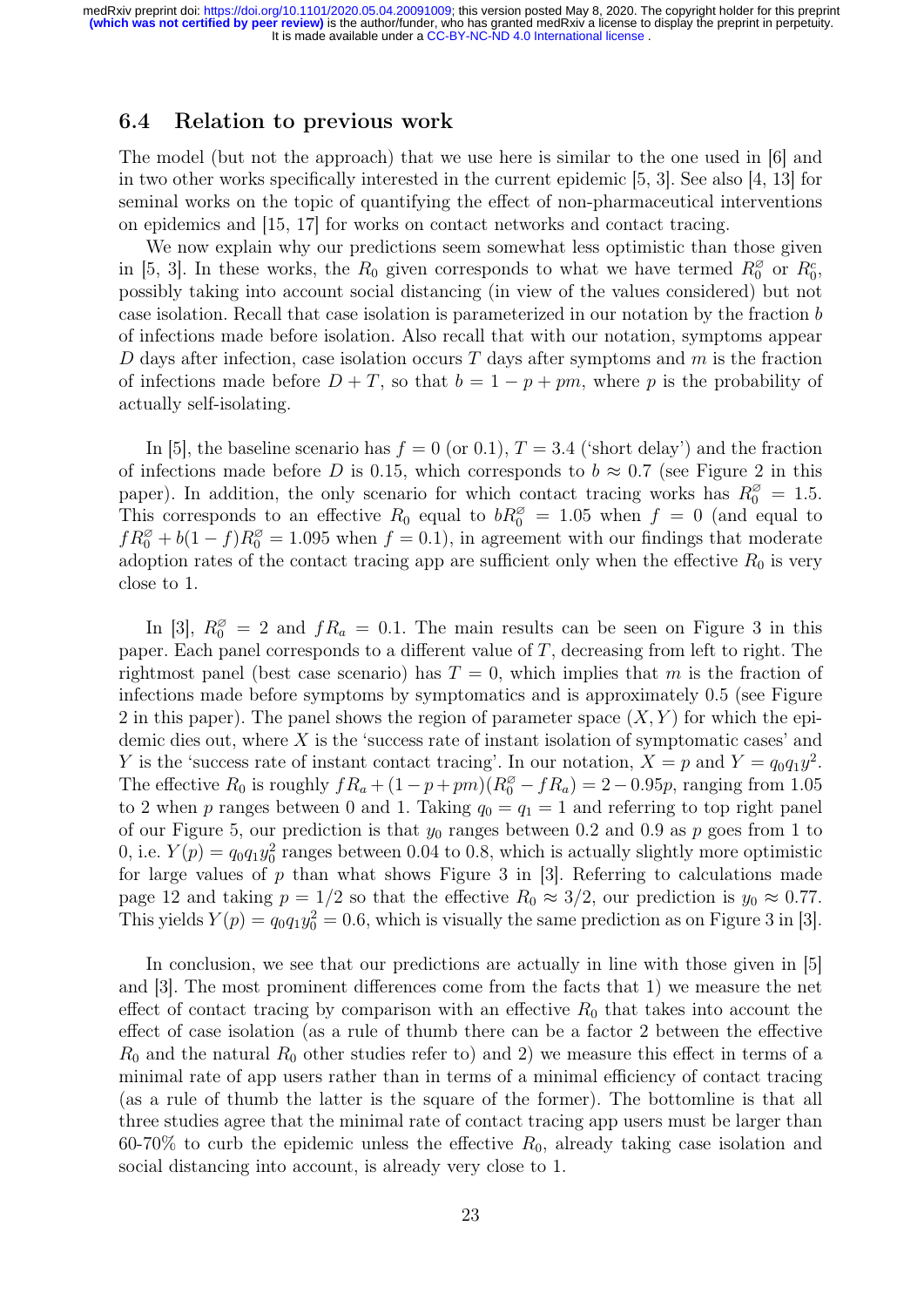Acknowledgements. The author thanks the Center for Interdisciplinary Research in Biology (CIRB) for funding and his entire research group SMILE (Stochastic models for the inference of life evolution) for numerous fruitful (online) discussions around the COVID-19 pandemic.

### References

- [1] Q. Bi, Y. Wu, S. Mei, C. Ye, X. Zou, Z. Zhang, X. Liu, L. Wei, S. A. Truelove, T. Zhang, et al. Epidemiology and transmission of COVID-19 in Shenzhen China: Analysis of 391 cases and 1,286 of their close contacts. MedRxiv, 2020.
- [2] B. Chauvin. Product martingales and stopping lines for branching Brownian motion. The Annals of Probability, pages 1195–1205, 1991.
- [3] L. Ferretti, C. Wymant, M. Kendall, L. Zhao, A. Nurtay, L. Abeler-Dörner, M. Parker, D. Bonsall, and C. Fraser. Quantifying SARS-CoV-2 transmission suggests epidemic control with digital contact tracing. Science, 2020.
- [4] C. Fraser, S. Riley, R. M. Anderson, and N. M. Ferguson. Factors that make an infectious disease outbreak controllable. Proceedings of the National Academy of Sciences, 101(16):6146–6151, 2004.
- [5] J. Hellewell, S. Abbott, A. Gimma, N. I. Bosse, C. I. Jarvis, T. W. Russell, J. D. Munday, A. J. Kucharski, W. J. Edmunds, F. Sun, et al. Feasibility of controlling COVID-19 outbreaks by isolation of cases and contacts. The Lancet Global Health, 2020.
- [6] D. Klinkenberg, C. Fraser, and H. Heesterbeek. The effectiveness of contact tracing in emerging epidemics. PloS one, 1(1), 2006.
- [7] E. Lavezzo, E. Franchin, C. Ciavarella, G. Cuomo-Dannenburg, L. Barzon, C. Del Vecchio, L. Rossi, R. Manganelli, A. Loregian, N. Navarin, et al. Suppression of COVID-19 outbreak in the municipality of Vo, Italy. medRxiv, 2020.
- [8] M. Lv, X. Luo, J. Estill, Y. Liu, M. Ren, J. Wang, Q. Wang, S. Zhao, X. Wang, S. Yang, et al. Coronavirus disease (COVID-19): a scoping review. Eurosurveillance, 25(15):2000125, 2020.
- [9] S. Ma, J. Zhang, M. Zeng, Q. Yun, W. Guo, Y. Zheng, S. Zhao, M. H. Wang, and Z. Yang. Epidemiological parameters of coronavirus disease 2019: a pooled analysis of publicly reported individual data of  $1155$  cases from seven countries. medRxiv, 2020.
- [10] K. Mizumoto, K. Kagaya, A. Zarebski, and G. Chowell. Estimating the asymptomatic proportion of coronavirus disease 2019 (COVID-19) cases on board the Diamond Princess cruise ship, Yokohama, Japan, 2020. Eurosurveillance, 25(10), 2020.
- [11] C. J. Mode. Multitype branching processes: theory and applications, volume 34. American Elsevier Pub. Co., 1971.